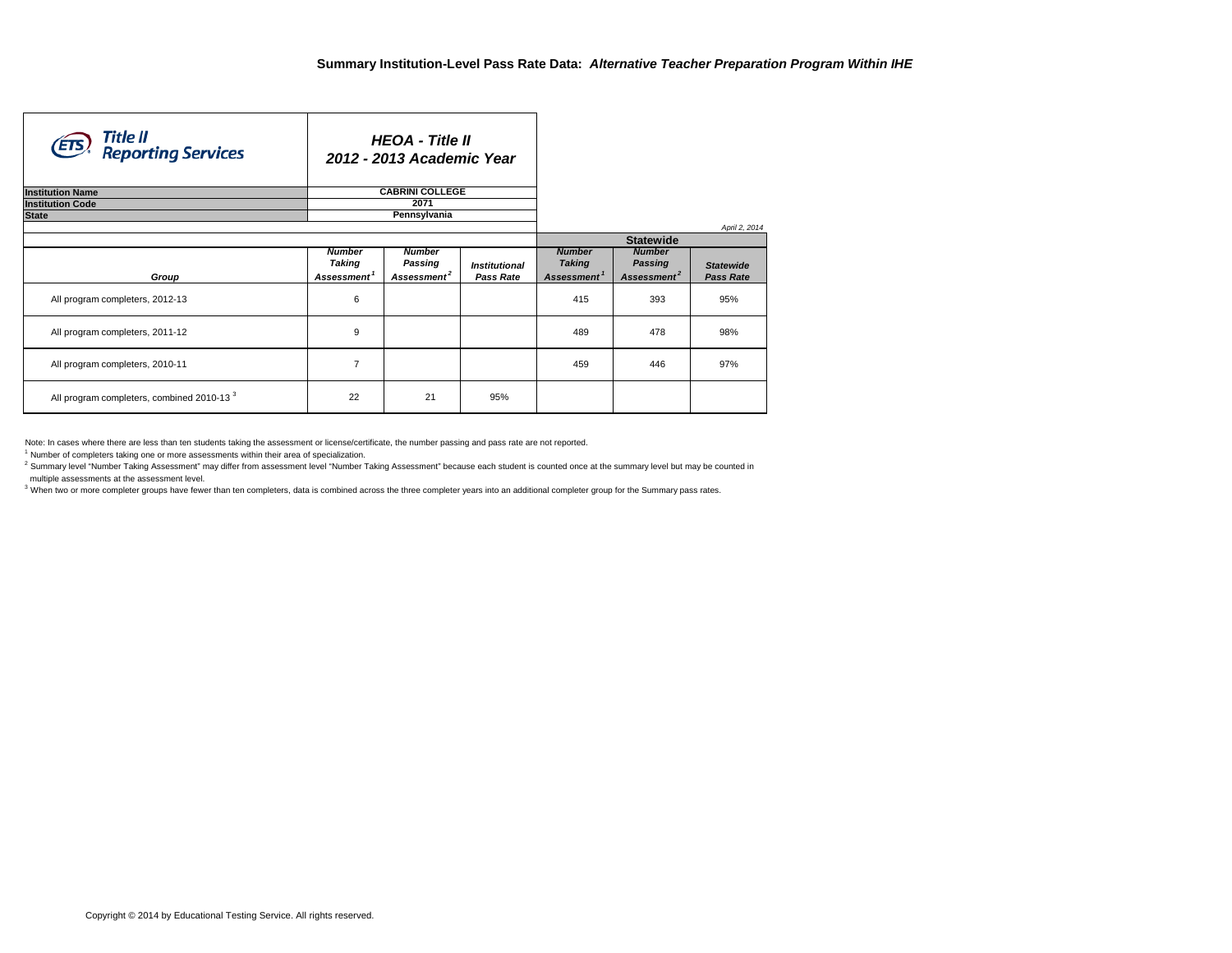| Title II<br>Reporting Services              | <b>HEOA - Title II</b><br>2012 - 2013 Academic Year                          |                                                     |                                               |                                   |                                                        |                                             |                                                     |                                                      |                               |                                                    |
|---------------------------------------------|------------------------------------------------------------------------------|-----------------------------------------------------|-----------------------------------------------|-----------------------------------|--------------------------------------------------------|---------------------------------------------|-----------------------------------------------------|------------------------------------------------------|-------------------------------|----------------------------------------------------|
| <b>Institution Name</b>                     | <b>CABRINI COLLEGE</b>                                                       |                                                     |                                               |                                   |                                                        |                                             |                                                     |                                                      |                               |                                                    |
| <b>Institution Code</b>                     | 2071                                                                         |                                                     |                                               |                                   |                                                        |                                             |                                                     |                                                      |                               |                                                    |
| <b>State</b>                                | Pennsylvania                                                                 |                                                     |                                               |                                   |                                                        |                                             |                                                     |                                                      |                               | April 2, 2014                                      |
|                                             |                                                                              |                                                     |                                               |                                   |                                                        |                                             |                                                     |                                                      | <b>Statewide</b>              |                                                    |
| Assessment Information <sup>1</sup>         | Group                                                                        | <b>Number</b><br><b>Taking</b><br><b>Assessment</b> | <b>Number</b><br>Passing<br><b>Assessment</b> | <b>Institutional</b><br>Pass Rate | <b>Institutional</b><br>Average<br><b>Scaled Score</b> | <b>Assessment</b><br>Cut Score <sup>2</sup> | <b>Number</b><br><b>Taking</b><br><b>Assessment</b> | <b>Number</b><br><b>Passing</b><br><b>Assessment</b> | <b>Statewide</b><br>Pass Rate | <b>Statewide</b><br>Average<br><b>Scaled Score</b> |
| AGRICULTURE (PA) (0780)                     | All enrolled students who have completed all<br>nonclinical courses, 2012-13 |                                                     |                                               |                                   |                                                        |                                             |                                                     |                                                      |                               |                                                    |
| Test Company: ETS                           | Other enrolled students, 2012-13                                             |                                                     |                                               |                                   |                                                        |                                             |                                                     |                                                      |                               |                                                    |
| Score Range: 250-990                        | All program completers, 2012-13                                              |                                                     |                                               |                                   |                                                        |                                             |                                                     |                                                      |                               |                                                    |
|                                             | All program completers, 2011-12                                              |                                                     |                                               |                                   |                                                        |                                             |                                                     |                                                      |                               |                                                    |
|                                             | All program completers, 2010-11                                              |                                                     |                                               |                                   |                                                        |                                             | $\overline{1}$                                      |                                                      |                               |                                                    |
| ART CONTENT KNOWLEDGE (0133)                | All enrolled students who have completed all<br>nonclinical courses, 2012-13 |                                                     |                                               |                                   |                                                        |                                             | $\overline{1}$                                      |                                                      |                               |                                                    |
| Test Company: ETS                           | Other enrolled students, 2012-13                                             |                                                     |                                               |                                   |                                                        |                                             |                                                     |                                                      |                               |                                                    |
| Score Range: 100-200                        | All program completers, 2012-13                                              |                                                     |                                               |                                   |                                                        |                                             |                                                     |                                                      |                               |                                                    |
|                                             | All program completers, 2011-12                                              |                                                     |                                               |                                   |                                                        |                                             | 2                                                   |                                                      |                               |                                                    |
|                                             | All program completers, 2010-11                                              |                                                     |                                               |                                   |                                                        |                                             | $5\overline{5}$                                     |                                                      |                               |                                                    |
| BIOLOGY CONTENT KNOWLEDGE (0235)            | All enrolled students who have completed all<br>nonclinical courses, 2012-13 | -1                                                  |                                               |                                   |                                                        | 147                                         | 11                                                  | 11                                                   | 100%                          | 168                                                |
| Test Company: ETS                           | Other enrolled students, 2012-13                                             |                                                     |                                               |                                   |                                                        |                                             | 11                                                  | 11                                                   | 100%                          | 175                                                |
| Score Range: 100-200                        | All program completers, 2012-13                                              |                                                     |                                               |                                   |                                                        |                                             | 19                                                  | 19                                                   | 100%                          | 169                                                |
|                                             | All program completers, 2011-12                                              | $\overline{1}$                                      |                                               |                                   |                                                        | 147                                         | 22                                                  | 22                                                   | 100%                          | 168                                                |
|                                             | All program completers, 2010-11                                              |                                                     |                                               |                                   |                                                        |                                             | 23                                                  | 23                                                   | 100%                          | 169                                                |
| <b>BUSINESS ED CONTENT KNOWLEDGE (0101)</b> | All enrolled students who have completed all<br>nonclinical courses, 2012-13 |                                                     |                                               |                                   |                                                        |                                             | 18                                                  | 18                                                   | 100%                          | 179                                                |
| <b>Test Company: ETS</b>                    | Other enrolled students, 2012-13                                             |                                                     |                                               |                                   |                                                        |                                             | $\mathbf{1}$                                        |                                                      |                               |                                                    |
| Score Range: 100-200                        | All program completers, 2012-13                                              |                                                     |                                               |                                   |                                                        |                                             | 13                                                  | 13                                                   | 100%                          | 178                                                |
|                                             | All program completers, 2011-12                                              |                                                     |                                               |                                   |                                                        |                                             | $\overline{7}$                                      |                                                      |                               |                                                    |
|                                             | All program completers, 2010-11                                              |                                                     |                                               |                                   |                                                        |                                             | $\mathbf{3}$                                        |                                                      |                               |                                                    |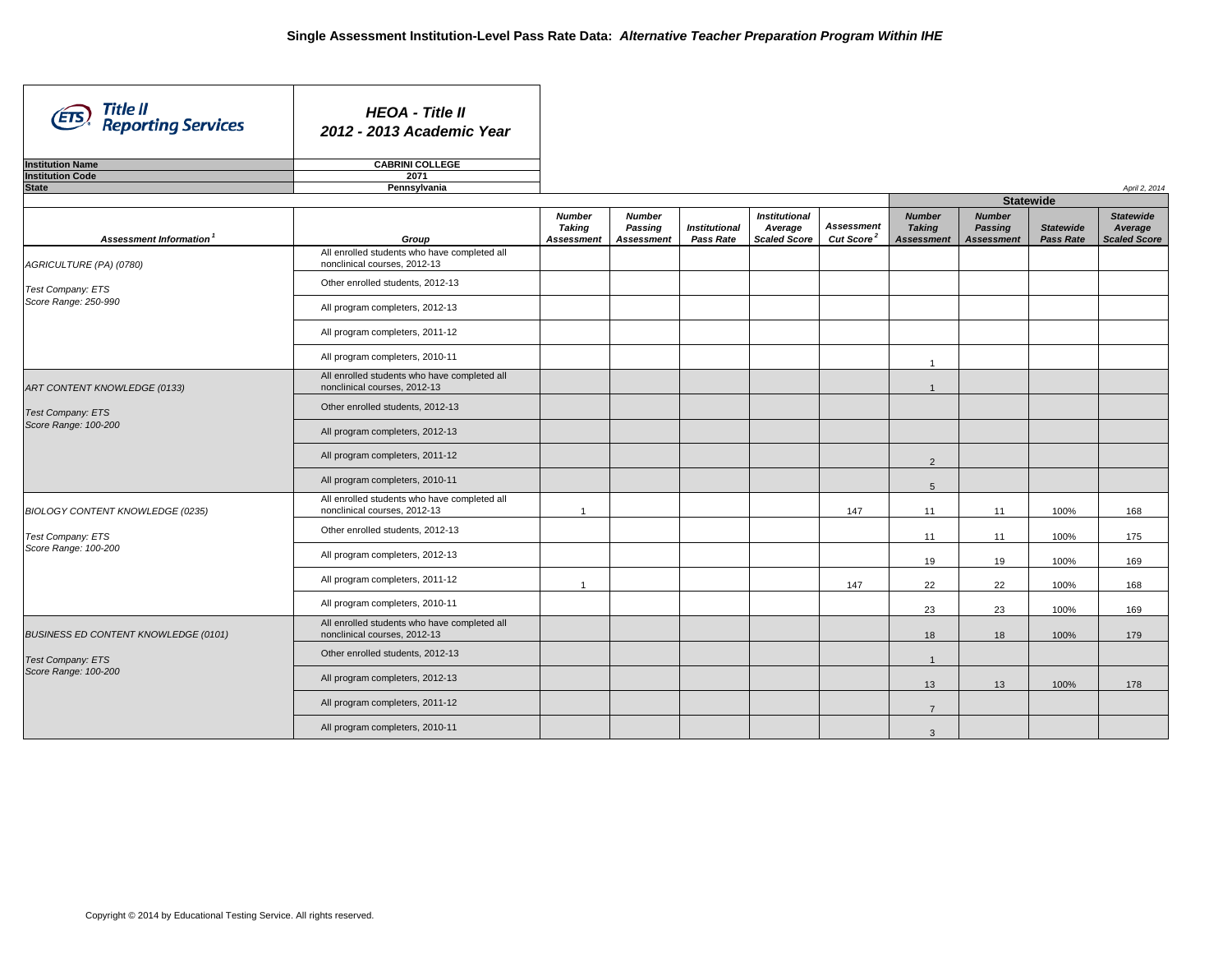| Title II<br>Reporting Services          | <b>HEOA - Title II</b><br>2012 - 2013 Academic Year                          |                                              |                                               |                                   |                                                        |                                             |                                                     |                                               |                                      |                                                    |
|-----------------------------------------|------------------------------------------------------------------------------|----------------------------------------------|-----------------------------------------------|-----------------------------------|--------------------------------------------------------|---------------------------------------------|-----------------------------------------------------|-----------------------------------------------|--------------------------------------|----------------------------------------------------|
| <b>Institution Name</b>                 | <b>CABRINI COLLEGE</b>                                                       |                                              |                                               |                                   |                                                        |                                             |                                                     |                                               |                                      |                                                    |
| <b>Institution Code</b>                 | 2071                                                                         |                                              |                                               |                                   |                                                        |                                             |                                                     |                                               |                                      |                                                    |
| <b>State</b>                            | Pennsylvania                                                                 |                                              |                                               |                                   |                                                        |                                             |                                                     |                                               |                                      | April 2, 2014                                      |
|                                         |                                                                              |                                              |                                               |                                   |                                                        |                                             |                                                     | <b>Statewide</b>                              |                                      |                                                    |
| Assessment Information <sup>1</sup>     | Group                                                                        | <b>Number</b><br><b>Taking</b><br>Assessment | <b>Number</b><br>Passing<br><b>Assessment</b> | <b>Institutional</b><br>Pass Rate | <b>Institutional</b><br>Average<br><b>Scaled Score</b> | <b>Assessment</b><br>Cut Score <sup>2</sup> | <b>Number</b><br><b>Taking</b><br><b>Assessment</b> | <b>Number</b><br>Passing<br><b>Assessment</b> | <b>Statewide</b><br><b>Pass Rate</b> | <b>Statewide</b><br>Average<br><b>Scaled Score</b> |
| <b>BUSINESS ED (0100)</b>               | All enrolled students who have completed all<br>nonclinical courses, 2012-13 |                                              |                                               |                                   |                                                        |                                             | 3                                                   |                                               |                                      |                                                    |
| Test Company: ETS                       | Other enrolled students, 2012-13                                             |                                              |                                               |                                   |                                                        |                                             | $\overline{1}$                                      |                                               |                                      |                                                    |
| Score Range: 250-990                    | All program completers, 2012-13                                              |                                              |                                               |                                   |                                                        |                                             | $\overline{2}$                                      |                                               |                                      |                                                    |
|                                         | All program completers, 2011-12                                              |                                              |                                               |                                   |                                                        |                                             | 10                                                  | 10                                            | 100%                                 | 666                                                |
|                                         | All program completers, 2010-11                                              |                                              |                                               |                                   |                                                        |                                             | 13                                                  | 13                                            | 100%                                 | 655                                                |
| CHEMISTRY CONTENT KNOWLEDGE II (0245)   | All enrolled students who have completed all<br>nonclinical courses, 2012-13 |                                              |                                               |                                   |                                                        |                                             | $5\overline{5}$                                     |                                               |                                      |                                                    |
| <b>Test Company: ETS</b>                | Other enrolled students, 2012-13                                             |                                              |                                               |                                   |                                                        |                                             | 5                                                   |                                               |                                      |                                                    |
| Score Range: 100-200                    | All program completers, 2012-13                                              |                                              |                                               |                                   |                                                        |                                             | 10                                                  | 10                                            | 100%                                 | 175                                                |
|                                         | All program completers, 2011-12                                              |                                              |                                               |                                   |                                                        |                                             | 20                                                  | 20                                            | 100%                                 | 177                                                |
|                                         | All program completers, 2010-11                                              | $\overline{2}$                               |                                               |                                   |                                                        | 154                                         | 14                                                  | 12                                            | 86%                                  | 172                                                |
| CITIZENSHIP ED CONTENT KNOWLEDGE (0087) | All enrolled students who have completed all<br>nonclinical courses, 2012-13 |                                              |                                               |                                   |                                                        |                                             |                                                     |                                               |                                      |                                                    |
| Test Company: ETS                       | Other enrolled students, 2012-13                                             |                                              |                                               |                                   |                                                        |                                             | $\overline{1}$                                      |                                               |                                      |                                                    |
| Score Range: 100-200                    | All program completers, 2012-13                                              |                                              |                                               |                                   |                                                        |                                             |                                                     |                                               |                                      |                                                    |
|                                         | All program completers, 2011-12                                              |                                              |                                               |                                   |                                                        |                                             |                                                     |                                               |                                      |                                                    |
|                                         | All program completers, 2010-11                                              |                                              |                                               |                                   |                                                        |                                             | $\overline{1}$                                      |                                               |                                      |                                                    |
| COMMUNICATION (0800)                    | All enrolled students who have completed all<br>nonclinical courses, 2012-13 |                                              |                                               |                                   |                                                        |                                             |                                                     |                                               |                                      |                                                    |
| <b>Test Company: ETS</b>                | Other enrolled students, 2012-13                                             |                                              |                                               |                                   |                                                        |                                             |                                                     |                                               |                                      |                                                    |
| Score Range: 250-990                    | All program completers, 2012-13                                              |                                              |                                               |                                   |                                                        |                                             |                                                     |                                               |                                      |                                                    |
|                                         | All program completers, 2011-12                                              | $\overline{1}$                               |                                               |                                   |                                                        | 530                                         | $\overline{2}$                                      |                                               |                                      |                                                    |
|                                         | All program completers, 2010-11                                              |                                              |                                               |                                   |                                                        |                                             | $\overline{1}$                                      |                                               |                                      |                                                    |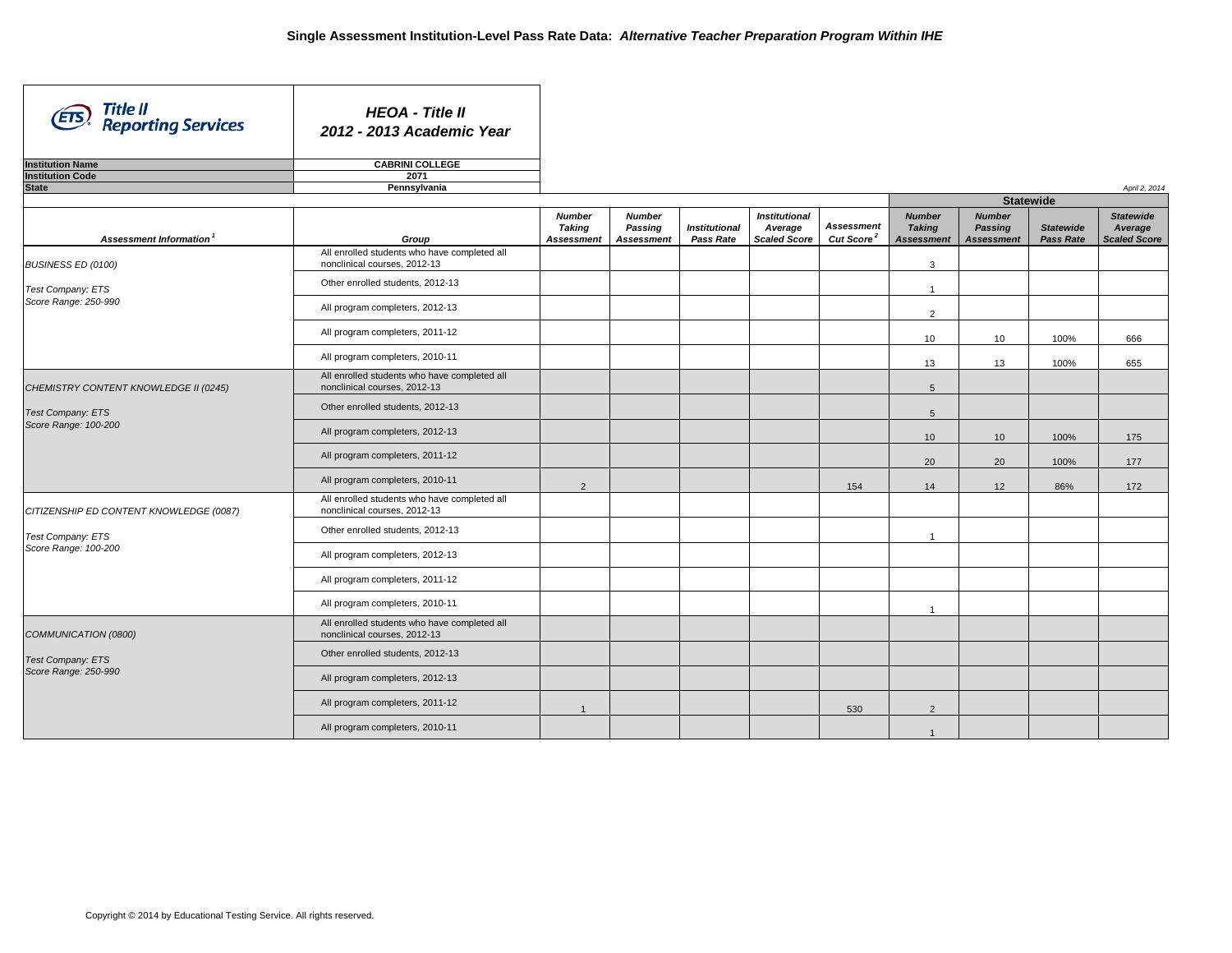| Title II<br>Reporting Services            | <b>HEOA - Title II</b><br>2012 - 2013 Academic Year                          |                                                     |                                               |                                   |                                                        |                                             |                                                     |                                                      |                               |                                                    |
|-------------------------------------------|------------------------------------------------------------------------------|-----------------------------------------------------|-----------------------------------------------|-----------------------------------|--------------------------------------------------------|---------------------------------------------|-----------------------------------------------------|------------------------------------------------------|-------------------------------|----------------------------------------------------|
| <b>Institution Name</b>                   | <b>CABRINI COLLEGE</b>                                                       |                                                     |                                               |                                   |                                                        |                                             |                                                     |                                                      |                               |                                                    |
| <b>Institution Code</b>                   | 2071                                                                         |                                                     |                                               |                                   |                                                        |                                             |                                                     |                                                      |                               |                                                    |
| <b>State</b>                              | Pennsylvania                                                                 |                                                     |                                               |                                   |                                                        |                                             |                                                     |                                                      |                               | April 2, 2014                                      |
|                                           |                                                                              |                                                     |                                               |                                   |                                                        |                                             |                                                     |                                                      | <b>Statewide</b>              |                                                    |
| Assessment Information <sup>1</sup>       | Group                                                                        | <b>Number</b><br><b>Taking</b><br><b>Assessment</b> | <b>Number</b><br>Passing<br><b>Assessment</b> | <b>Institutional</b><br>Pass Rate | <b>Institutional</b><br>Average<br><b>Scaled Score</b> | <b>Assessment</b><br>Cut Score <sup>2</sup> | <b>Number</b><br><b>Taking</b><br><b>Assessment</b> | <b>Number</b><br><b>Passing</b><br><b>Assessment</b> | <b>Statewide</b><br>Pass Rate | <b>Statewide</b><br>Average<br><b>Scaled Score</b> |
| EARLY CHILDHOOD EDUCATION (0020)          | All enrolled students who have completed all<br>nonclinical courses, 2012-13 |                                                     |                                               |                                   |                                                        |                                             |                                                     |                                                      |                               |                                                    |
| Test Company: ETS                         | Other enrolled students, 2012-13                                             |                                                     |                                               |                                   |                                                        |                                             |                                                     |                                                      |                               |                                                    |
| Score Range: 250-990                      | All program completers, 2012-13                                              |                                                     |                                               |                                   |                                                        |                                             |                                                     |                                                      |                               |                                                    |
|                                           | All program completers, 2011-12                                              | 2                                                   |                                               |                                   |                                                        | 530                                         | $\overline{2}$                                      |                                                      |                               |                                                    |
|                                           | All program completers, 2010-11                                              |                                                     |                                               |                                   |                                                        |                                             | 8                                                   |                                                      |                               |                                                    |
| EARTH AND SPACE SCIENCES - CK (0571)      | All enrolled students who have completed all<br>nonclinical courses, 2012-13 |                                                     |                                               |                                   |                                                        |                                             |                                                     |                                                      |                               |                                                    |
| Test Company: ETS                         | Other enrolled students, 2012-13                                             |                                                     |                                               |                                   |                                                        |                                             |                                                     |                                                      |                               |                                                    |
| Score Range: 100-200                      | All program completers, 2012-13                                              |                                                     |                                               |                                   |                                                        |                                             | $\overline{1}$                                      |                                                      |                               |                                                    |
|                                           | All program completers, 2011-12                                              |                                                     |                                               |                                   |                                                        |                                             | $\overline{3}$                                      |                                                      |                               |                                                    |
|                                           | All program completers, 2010-11                                              |                                                     |                                               |                                   |                                                        |                                             | $\overline{2}$                                      |                                                      |                               |                                                    |
| ED OF EXCEPTIONAL STUDENTS CORE CK (0353) | All enrolled students who have completed all<br>nonclinical courses, 2012-13 |                                                     |                                               |                                   |                                                        |                                             |                                                     |                                                      |                               |                                                    |
| Test Company: ETS                         | Other enrolled students, 2012-13                                             |                                                     |                                               |                                   |                                                        |                                             | $\mathbf{3}$                                        |                                                      |                               |                                                    |
| Score Range: 100-200                      | All program completers, 2012-13                                              | $\overline{1}$                                      |                                               |                                   |                                                        | 136                                         | $\mathbf{3}$                                        |                                                      |                               |                                                    |
|                                           | All program completers, 2011-12                                              |                                                     |                                               |                                   |                                                        |                                             | 9                                                   |                                                      |                               |                                                    |
|                                           | All program completers, 2010-11                                              |                                                     |                                               |                                   |                                                        |                                             | 40                                                  | 40                                                   | 100%                          | 175                                                |
| ELEM ED CURR INSTRUC ASSESSMENT (0011)    | All enrolled students who have completed all<br>nonclinical courses, 2012-13 |                                                     |                                               |                                   |                                                        |                                             | $\overline{1}$                                      |                                                      |                               |                                                    |
| <b>Test Company: ETS</b>                  | Other enrolled students, 2012-13                                             |                                                     |                                               |                                   |                                                        |                                             | 27                                                  | 24                                                   | 89%                           | 176                                                |
| Score Range: 100-200                      | All program completers, 2012-13                                              | 5                                                   |                                               |                                   |                                                        | 168                                         | 142                                                 | 126                                                  | 89%                           | 180                                                |
|                                           | All program completers, 2011-12                                              | $\overline{1}$                                      |                                               |                                   |                                                        | 168                                         | 151                                                 | 147                                                  | 97%                           | 181                                                |
|                                           | All program completers, 2010-11                                              | 2                                                   |                                               |                                   |                                                        | 168                                         | 121                                                 | 118                                                  | 98%                           | 181                                                |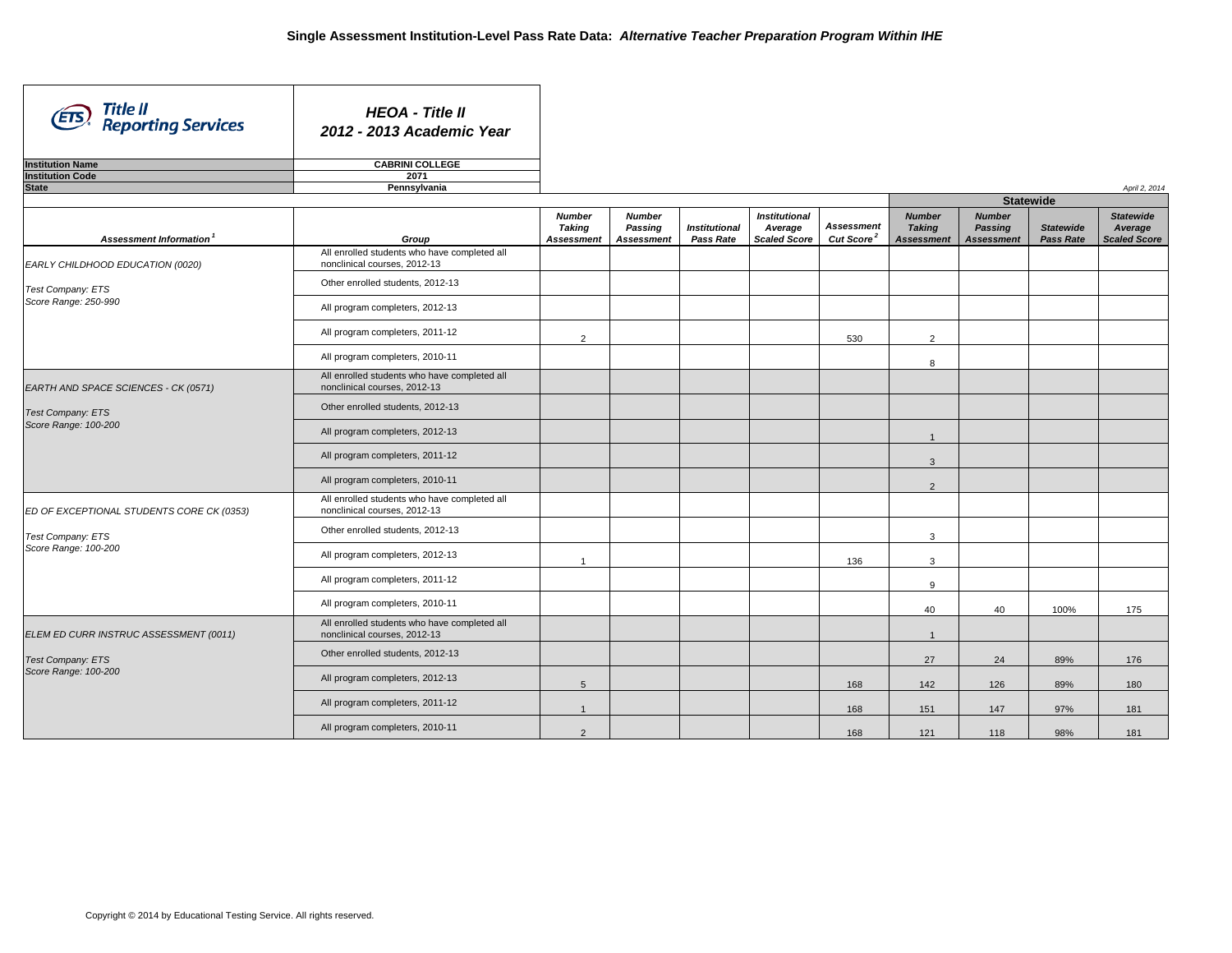| Title II<br>Reporting Services             | <b>HEOA - Title II</b><br>2012 - 2013 Academic Year                          |                                              |                                               |                                          |                                                        |                                             |                                                     |                                               |                               |                                                    |
|--------------------------------------------|------------------------------------------------------------------------------|----------------------------------------------|-----------------------------------------------|------------------------------------------|--------------------------------------------------------|---------------------------------------------|-----------------------------------------------------|-----------------------------------------------|-------------------------------|----------------------------------------------------|
| <b>Institution Name</b>                    | <b>CABRINI COLLEGE</b>                                                       |                                              |                                               |                                          |                                                        |                                             |                                                     |                                               |                               |                                                    |
| <b>Institution Code</b>                    | 2071                                                                         |                                              |                                               |                                          |                                                        |                                             |                                                     |                                               |                               |                                                    |
| <b>State</b>                               | Pennsylvania                                                                 |                                              |                                               |                                          |                                                        |                                             |                                                     |                                               |                               | April 2, 2014                                      |
|                                            |                                                                              |                                              |                                               |                                          |                                                        |                                             |                                                     | <b>Statewide</b>                              |                               |                                                    |
| Assessment Information <sup>1</sup>        | Group                                                                        | <b>Number</b><br><b>Taking</b><br>Assessment | <b>Number</b><br>Passing<br><b>Assessment</b> | <b>Institutional</b><br><b>Pass Rate</b> | <b>Institutional</b><br>Average<br><b>Scaled Score</b> | <b>Assessment</b><br>Cut Score <sup>2</sup> | <b>Number</b><br><b>Taking</b><br><b>Assessment</b> | <b>Number</b><br>Passing<br><b>Assessment</b> | <b>Statewide</b><br>Pass Rate | <b>Statewide</b><br>Average<br><b>Scaled Score</b> |
| ENG LANG LIT COMP CONTENT KNOWLEDGE (0041) | All enrolled students who have completed all<br>nonclinical courses, 2012-13 |                                              |                                               |                                          |                                                        |                                             | 22                                                  | 21                                            | 95%                           | 176                                                |
| Test Company: ETS                          | Other enrolled students, 2012-13                                             |                                              |                                               |                                          |                                                        |                                             | 15                                                  | 13                                            | 87%                           | 178                                                |
| Score Range: 100-200                       | All program completers, 2012-13                                              |                                              |                                               |                                          |                                                        |                                             | 67                                                  | 64                                            | 96%                           | 183                                                |
|                                            | All program completers, 2011-12                                              | 3                                            |                                               |                                          |                                                        | 160                                         | 69                                                  | 69                                            | 100%                          | 183                                                |
|                                            | All program completers, 2010-11                                              | 2                                            |                                               |                                          |                                                        | 160                                         | 80                                                  | 80                                            | 100%                          | 182                                                |
| ENVIRONMENTAL EDUCATION (0830)             | All enrolled students who have completed all<br>nonclinical courses, 2012-13 |                                              |                                               |                                          |                                                        |                                             |                                                     |                                               |                               |                                                    |
| <b>Test Company: ETS</b>                   | Other enrolled students, 2012-13                                             |                                              |                                               |                                          |                                                        |                                             |                                                     |                                               |                               |                                                    |
| Score Range: 250-990                       | All program completers, 2012-13                                              |                                              |                                               |                                          |                                                        |                                             |                                                     |                                               |                               |                                                    |
|                                            | All program completers, 2011-12                                              |                                              |                                               |                                          |                                                        |                                             |                                                     |                                               |                               |                                                    |
|                                            | All program completers, 2010-11                                              |                                              |                                               |                                          |                                                        |                                             | $\overline{1}$                                      |                                               |                               |                                                    |
| FAMILY AND CONSUMER SCIENCES II (0121)     | All enrolled students who have completed all<br>nonclinical courses, 2012-13 |                                              |                                               |                                          |                                                        |                                             |                                                     |                                               |                               |                                                    |
| Test Company: ETS                          | Other enrolled students, 2012-13                                             |                                              |                                               |                                          |                                                        |                                             |                                                     |                                               |                               |                                                    |
| Score Range: 100-200                       | All program completers, 2012-13                                              |                                              |                                               |                                          |                                                        |                                             | $\overline{1}$                                      |                                               |                               |                                                    |
|                                            | All program completers, 2011-12                                              |                                              |                                               |                                          |                                                        |                                             |                                                     |                                               |                               |                                                    |
|                                            | All program completers, 2010-11                                              |                                              |                                               |                                          |                                                        |                                             | $\overline{2}$                                      |                                               |                               |                                                    |
| FRENCH CONTENT KNOWLEDGE (0173)            | All enrolled students who have completed all<br>nonclinical courses, 2012-13 |                                              |                                               |                                          |                                                        |                                             |                                                     |                                               |                               |                                                    |
| <b>Test Company: ETS</b>                   | Other enrolled students, 2012-13                                             |                                              |                                               |                                          |                                                        |                                             |                                                     |                                               |                               |                                                    |
| Score Range: 100-200                       | All program completers, 2012-13                                              |                                              |                                               |                                          |                                                        |                                             |                                                     |                                               |                               |                                                    |
|                                            | All program completers, 2011-12                                              |                                              |                                               |                                          |                                                        |                                             | $\mathbf{1}$                                        |                                               |                               |                                                    |
|                                            | All program completers, 2010-11                                              |                                              |                                               |                                          |                                                        |                                             | $\overline{2}$                                      |                                               |                               |                                                    |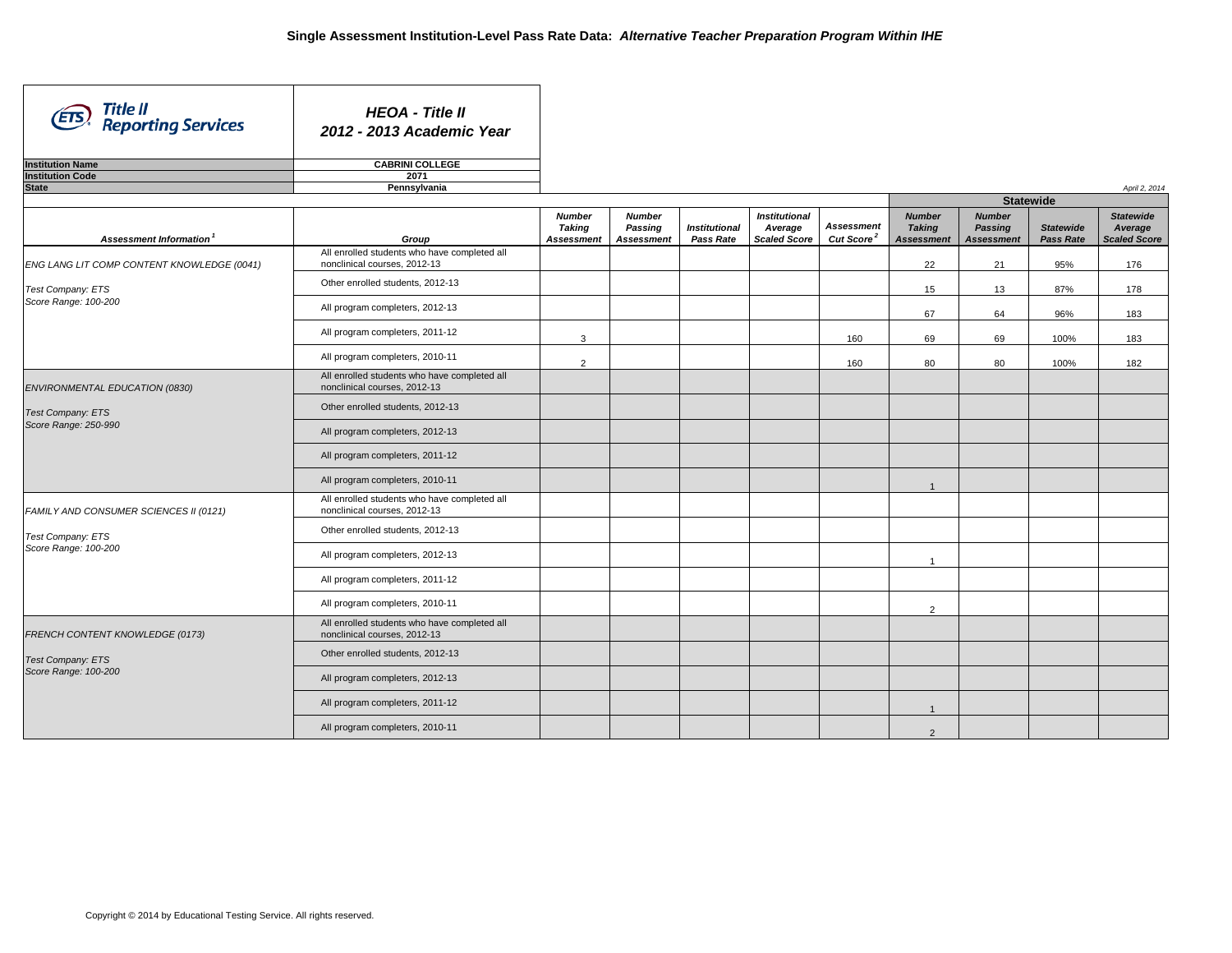| Title II<br>Reporting Services                   | <b>HEOA - Title II</b><br>2012 - 2013 Academic Year                             |                                       |                                               |                                   |                                                        |                                             |                                                     |                                               |                               |                                                    |
|--------------------------------------------------|---------------------------------------------------------------------------------|---------------------------------------|-----------------------------------------------|-----------------------------------|--------------------------------------------------------|---------------------------------------------|-----------------------------------------------------|-----------------------------------------------|-------------------------------|----------------------------------------------------|
| <b>Institution Name</b>                          | <b>CABRINI COLLEGE</b>                                                          |                                       |                                               |                                   |                                                        |                                             |                                                     |                                               |                               |                                                    |
| <b>Institution Code</b>                          | 2071                                                                            |                                       |                                               |                                   |                                                        |                                             |                                                     |                                               |                               |                                                    |
| <b>State</b>                                     | Pennsylvania                                                                    |                                       |                                               |                                   |                                                        |                                             |                                                     |                                               |                               | April 2, 2014                                      |
|                                                  |                                                                                 |                                       |                                               |                                   |                                                        |                                             |                                                     | <b>Statewide</b>                              |                               |                                                    |
| Assessment Information <sup>1</sup>              | Group                                                                           | <b>Number</b><br>Taking<br>Assessment | <b>Number</b><br>Passing<br><b>Assessment</b> | <b>Institutional</b><br>Pass Rate | <b>Institutional</b><br>Average<br><b>Scaled Score</b> | <b>Assessment</b><br>Cut Score <sup>2</sup> | <b>Number</b><br><b>Taking</b><br><b>Assessment</b> | <b>Number</b><br>Passing<br><b>Assessment</b> | <b>Statewide</b><br>Pass Rate | <b>Statewide</b><br>Average<br><b>Scaled Score</b> |
| FRENCH WORLD LANGUAGE (CD) (5174)                | All enrolled students who have completed all<br>nonclinical courses, 2012-13    |                                       |                                               |                                   |                                                        |                                             |                                                     |                                               |                               |                                                    |
| Test Company: ETS                                | Other enrolled students, 2012-13                                                |                                       |                                               |                                   |                                                        |                                             | $\overline{1}$                                      |                                               |                               |                                                    |
| Score Range: 100-200                             | All program completers, 2012-13                                                 |                                       |                                               |                                   |                                                        |                                             |                                                     |                                               |                               |                                                    |
|                                                  | All program completers, 2011-12                                                 |                                       |                                               |                                   |                                                        |                                             | $\overline{1}$                                      |                                               |                               |                                                    |
|                                                  | All program completers, 2010-11<br>All enrolled students who have completed all |                                       |                                               |                                   |                                                        |                                             |                                                     |                                               |                               |                                                    |
| FUNDAMENTAL SUBJECTS CK (0511)                   | nonclinical courses, 2012-13                                                    |                                       |                                               |                                   |                                                        |                                             | 26                                                  | 26                                            | 100%                          | 181                                                |
| <b>Test Company: ETS</b><br>Score Range: 100-200 | Other enrolled students, 2012-13                                                |                                       |                                               |                                   |                                                        |                                             | 100                                                 | 98                                            | 98%                           | 182                                                |
|                                                  | All program completers, 2012-13                                                 | $\overline{5}$                        |                                               |                                   |                                                        | 150                                         | 188                                                 | 187                                           | 99%                           | 180                                                |
|                                                  | All program completers, 2011-12                                                 | 2                                     |                                               |                                   |                                                        | 150                                         | 209                                                 | 208                                           | 100%                          | 181                                                |
|                                                  | All program completers, 2010-11                                                 | $\overline{2}$                        |                                               |                                   |                                                        | 150                                         | 203                                                 | 200                                           | 99%                           | 181                                                |
| GENERAL SCI CONTENT KNOWLEDGE (0435)             | All enrolled students who have completed all<br>nonclinical courses, 2012-13    |                                       |                                               |                                   |                                                        |                                             | 3                                                   |                                               |                               |                                                    |
| Test Company: ETS                                | Other enrolled students, 2012-13                                                |                                       |                                               |                                   |                                                        |                                             | 6                                                   |                                               |                               |                                                    |
| Score Range: 100-200                             | All program completers, 2012-13                                                 |                                       |                                               |                                   |                                                        |                                             | 12                                                  | 12                                            | 100%                          | 164                                                |
|                                                  | All program completers, 2011-12                                                 |                                       |                                               |                                   |                                                        |                                             | 16                                                  | 16                                            | 100%                          | 166                                                |
|                                                  | All program completers, 2010-11                                                 |                                       |                                               |                                   |                                                        |                                             | 21                                                  | 21                                            | 100%                          | 167                                                |
| GERMAN CONTENT KNOWLEDGE (0181)                  | All enrolled students who have completed all<br>nonclinical courses, 2012-13    |                                       |                                               |                                   |                                                        |                                             |                                                     |                                               |                               |                                                    |
| <b>Test Company: ETS</b>                         | Other enrolled students, 2012-13                                                |                                       |                                               |                                   |                                                        |                                             |                                                     |                                               |                               |                                                    |
| Score Range: 100-200                             | All program completers, 2012-13                                                 |                                       |                                               |                                   |                                                        |                                             |                                                     |                                               |                               |                                                    |
|                                                  | All program completers, 2011-12                                                 |                                       |                                               |                                   |                                                        |                                             |                                                     |                                               |                               |                                                    |
|                                                  | All program completers, 2010-11                                                 |                                       |                                               |                                   |                                                        |                                             | $\overline{2}$                                      |                                               |                               |                                                    |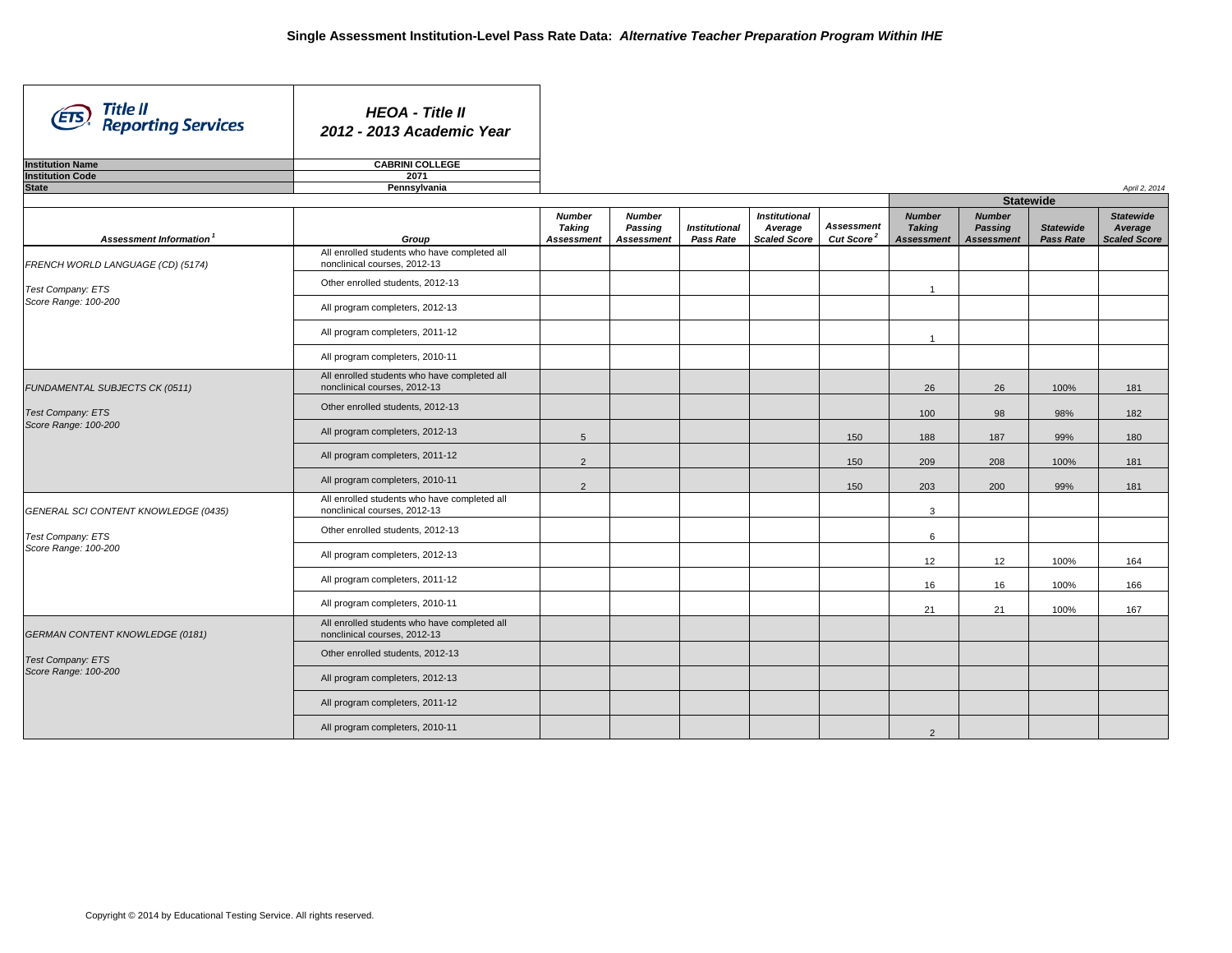| Title II<br>Reporting Services       | <b>HEOA - Title II</b><br>2012 - 2013 Academic Year                          |                                              |                                               |                                   |                                                        |                                             |                                                     |                                               |                               |                                                    |
|--------------------------------------|------------------------------------------------------------------------------|----------------------------------------------|-----------------------------------------------|-----------------------------------|--------------------------------------------------------|---------------------------------------------|-----------------------------------------------------|-----------------------------------------------|-------------------------------|----------------------------------------------------|
| <b>Institution Name</b>              | <b>CABRINI COLLEGE</b>                                                       |                                              |                                               |                                   |                                                        |                                             |                                                     |                                               |                               |                                                    |
| <b>Institution Code</b>              | 2071                                                                         |                                              |                                               |                                   |                                                        |                                             |                                                     |                                               |                               |                                                    |
| <b>State</b>                         | Pennsylvania                                                                 |                                              |                                               |                                   |                                                        |                                             |                                                     |                                               |                               | April 2, 2014                                      |
|                                      |                                                                              |                                              |                                               |                                   |                                                        |                                             |                                                     |                                               | <b>Statewide</b>              |                                                    |
| Assessment Information <sup>1</sup>  | Group                                                                        | <b>Number</b><br><b>Taking</b><br>Assessment | <b>Number</b><br>Passing<br><b>Assessment</b> | <b>Institutional</b><br>Pass Rate | <b>Institutional</b><br>Average<br><b>Scaled Score</b> | <b>Assessment</b><br>Cut Score <sup>2</sup> | <b>Number</b><br><b>Taking</b><br><b>Assessment</b> | <b>Number</b><br>Passing<br><b>Assessment</b> | <b>Statewide</b><br>Pass Rate | <b>Statewide</b><br>Average<br><b>Scaled Score</b> |
| GERMAN WORLD LANGUAGE (CD) (5183)    | All enrolled students who have completed all<br>nonclinical courses, 2012-13 |                                              |                                               |                                   |                                                        |                                             |                                                     |                                               |                               |                                                    |
| Test Company: ETS                    | Other enrolled students, 2012-13                                             |                                              |                                               |                                   |                                                        |                                             |                                                     |                                               |                               |                                                    |
| Score Range: 100-200                 | All program completers, 2012-13                                              |                                              |                                               |                                   |                                                        |                                             |                                                     |                                               |                               |                                                    |
|                                      | All program completers, 2011-12                                              |                                              |                                               |                                   |                                                        |                                             | $\overline{1}$                                      |                                               |                               |                                                    |
|                                      | All program completers, 2010-11                                              |                                              |                                               |                                   |                                                        |                                             |                                                     |                                               |                               |                                                    |
| HEALTH AND PE CK (0856)              | All enrolled students who have completed all<br>nonclinical courses, 2012-13 |                                              |                                               |                                   |                                                        |                                             |                                                     |                                               |                               |                                                    |
| <b>Test Company: ETS</b>             | Other enrolled students, 2012-13                                             |                                              |                                               |                                   |                                                        |                                             | $\mathbf{3}$                                        |                                               |                               |                                                    |
| Score Range: 100-200                 | All program completers, 2012-13                                              |                                              |                                               |                                   |                                                        |                                             |                                                     |                                               |                               |                                                    |
|                                      | All program completers, 2011-12                                              |                                              |                                               |                                   |                                                        |                                             | $\mathbf{1}$                                        |                                               |                               |                                                    |
|                                      | All program completers, 2010-11                                              |                                              |                                               |                                   |                                                        |                                             |                                                     |                                               |                               |                                                    |
| LATIN (0600)                         | All enrolled students who have completed all<br>nonclinical courses, 2012-13 |                                              |                                               |                                   |                                                        |                                             |                                                     |                                               |                               |                                                    |
| Test Company: ETS                    | Other enrolled students, 2012-13                                             |                                              |                                               |                                   |                                                        |                                             |                                                     |                                               |                               |                                                    |
| Score Range: 250-990                 | All program completers, 2012-13                                              |                                              |                                               |                                   |                                                        |                                             | $\overline{1}$                                      |                                               |                               |                                                    |
|                                      | All program completers, 2011-12                                              |                                              |                                               |                                   |                                                        |                                             | $\overline{1}$                                      |                                               |                               |                                                    |
|                                      | All program completers, 2010-11                                              |                                              |                                               |                                   |                                                        |                                             | $\overline{1}$                                      |                                               |                               |                                                    |
| MATHEMATICS CONTENT KNOWLEDGE (0061) | All enrolled students who have completed all<br>nonclinical courses, 2012-13 |                                              |                                               |                                   |                                                        |                                             | 12                                                  | 12                                            | 100%                          | 158                                                |
| <b>Test Company: ETS</b>             | Other enrolled students, 2012-13                                             | $\overline{1}$                               |                                               |                                   |                                                        | 136                                         | 19                                                  | 18                                            | 95%                           | 156                                                |
| Score Range: 100-200                 | All program completers, 2012-13                                              |                                              |                                               |                                   |                                                        |                                             | 57                                                  | 56                                            | 98%                           | 154                                                |
|                                      | All program completers, 2011-12                                              | $\overline{1}$                               |                                               |                                   |                                                        | 136                                         | 68                                                  | 66                                            | 97%                           | 154                                                |
|                                      | All program completers, 2010-11                                              | $\overline{1}$                               |                                               |                                   |                                                        | 136                                         | 60                                                  | 59                                            | 98%                           | 156                                                |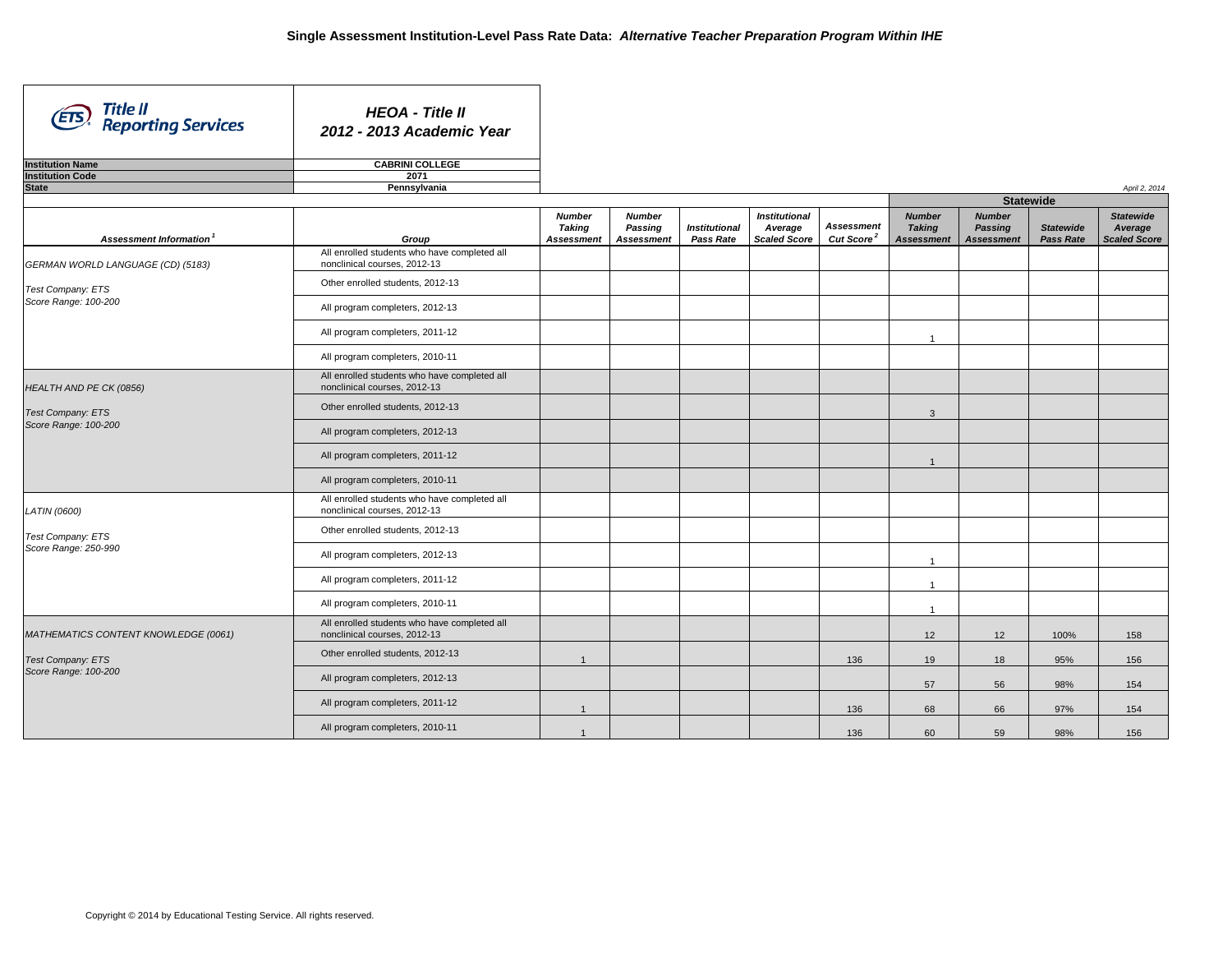| Title II<br>Reporting Services             | <b>HEOA - Title II</b><br>2012 - 2013 Academic Year                          |                                       |                                               |                                          |                                                        |                                             |                                                     |                                                      |                                      |                                                    |
|--------------------------------------------|------------------------------------------------------------------------------|---------------------------------------|-----------------------------------------------|------------------------------------------|--------------------------------------------------------|---------------------------------------------|-----------------------------------------------------|------------------------------------------------------|--------------------------------------|----------------------------------------------------|
| <b>Institution Name</b>                    | <b>CABRINI COLLEGE</b>                                                       |                                       |                                               |                                          |                                                        |                                             |                                                     |                                                      |                                      |                                                    |
| <b>Institution Code</b>                    | 2071                                                                         |                                       |                                               |                                          |                                                        |                                             |                                                     |                                                      |                                      |                                                    |
| <b>State</b>                               | Pennsylvania                                                                 |                                       |                                               |                                          |                                                        |                                             |                                                     |                                                      |                                      | April 2, 2014                                      |
|                                            |                                                                              |                                       |                                               |                                          |                                                        |                                             |                                                     | <b>Statewide</b>                                     |                                      |                                                    |
| Assessment Information <sup>1</sup>        | Group                                                                        | <b>Number</b><br>Taking<br>Assessment | <b>Number</b><br>Passing<br><b>Assessment</b> | <b>Institutional</b><br><b>Pass Rate</b> | <b>Institutional</b><br>Average<br><b>Scaled Score</b> | <b>Assessment</b><br>Cut Score <sup>2</sup> | <b>Number</b><br><b>Taking</b><br><b>Assessment</b> | <b>Number</b><br><b>Passing</b><br><b>Assessment</b> | <b>Statewide</b><br><b>Pass Rate</b> | <b>Statewide</b><br>Average<br><b>Scaled Score</b> |
| MIDDLE SCHOOL ENGLISH LANGUAGE ARTS (0049) | All enrolled students who have completed all<br>nonclinical courses, 2012-13 |                                       |                                               |                                          |                                                        |                                             |                                                     |                                                      |                                      |                                                    |
| Test Company: ETS                          | Other enrolled students, 2012-13                                             |                                       |                                               |                                          |                                                        |                                             | $5\phantom{.0}$                                     |                                                      |                                      |                                                    |
| Score Range: 100-200                       | All program completers, 2012-13                                              |                                       |                                               |                                          |                                                        |                                             |                                                     |                                                      |                                      |                                                    |
|                                            | All program completers, 2011-12                                              |                                       |                                               |                                          |                                                        |                                             |                                                     |                                                      |                                      |                                                    |
|                                            | All program completers, 2010-11                                              |                                       |                                               |                                          |                                                        |                                             |                                                     |                                                      |                                      |                                                    |
| MIDDLE SCHOOL MATHEMATICS (0069)           | All enrolled students who have completed all<br>nonclinical courses, 2012-13 |                                       |                                               |                                          |                                                        |                                             |                                                     |                                                      |                                      |                                                    |
| Test Company: ETS                          | Other enrolled students, 2012-13                                             |                                       |                                               |                                          |                                                        |                                             | 8                                                   |                                                      |                                      |                                                    |
| Score Range: 100-200                       | All program completers, 2012-13                                              |                                       |                                               |                                          |                                                        |                                             |                                                     |                                                      |                                      |                                                    |
|                                            | All program completers, 2011-12                                              |                                       |                                               |                                          |                                                        |                                             |                                                     |                                                      |                                      |                                                    |
|                                            | All program completers, 2010-11                                              |                                       |                                               |                                          |                                                        |                                             |                                                     |                                                      |                                      |                                                    |
| MIDDLE SCHOOL SCIENCE (0439)               | All enrolled students who have completed all<br>nonclinical courses, 2012-13 |                                       |                                               |                                          |                                                        |                                             |                                                     |                                                      |                                      |                                                    |
| Test Company: ETS                          | Other enrolled students, 2012-13                                             |                                       |                                               |                                          |                                                        |                                             | $\mathbf{3}$                                        |                                                      |                                      |                                                    |
| Score Range: 100-200                       | All program completers, 2012-13                                              |                                       |                                               |                                          |                                                        |                                             |                                                     |                                                      |                                      |                                                    |
|                                            | All program completers, 2011-12                                              |                                       |                                               |                                          |                                                        |                                             |                                                     |                                                      |                                      |                                                    |
|                                            | All program completers, 2010-11                                              |                                       |                                               |                                          |                                                        |                                             |                                                     |                                                      |                                      |                                                    |
| MIDDLE SCHOOL SOCIAL STUDIES (0089)        | All enrolled students who have completed all<br>nonclinical courses, 2012-13 |                                       |                                               |                                          |                                                        |                                             |                                                     |                                                      |                                      |                                                    |
| Test Company: ETS                          | Other enrolled students, 2012-13                                             |                                       |                                               |                                          |                                                        |                                             | $\overline{1}$                                      |                                                      |                                      |                                                    |
| Score Range: 100-200                       | All program completers, 2012-13                                              |                                       |                                               |                                          |                                                        |                                             |                                                     |                                                      |                                      |                                                    |
|                                            | All program completers, 2011-12                                              |                                       |                                               |                                          |                                                        |                                             |                                                     |                                                      |                                      |                                                    |
|                                            | All program completers, 2010-11                                              |                                       |                                               |                                          |                                                        |                                             |                                                     |                                                      |                                      |                                                    |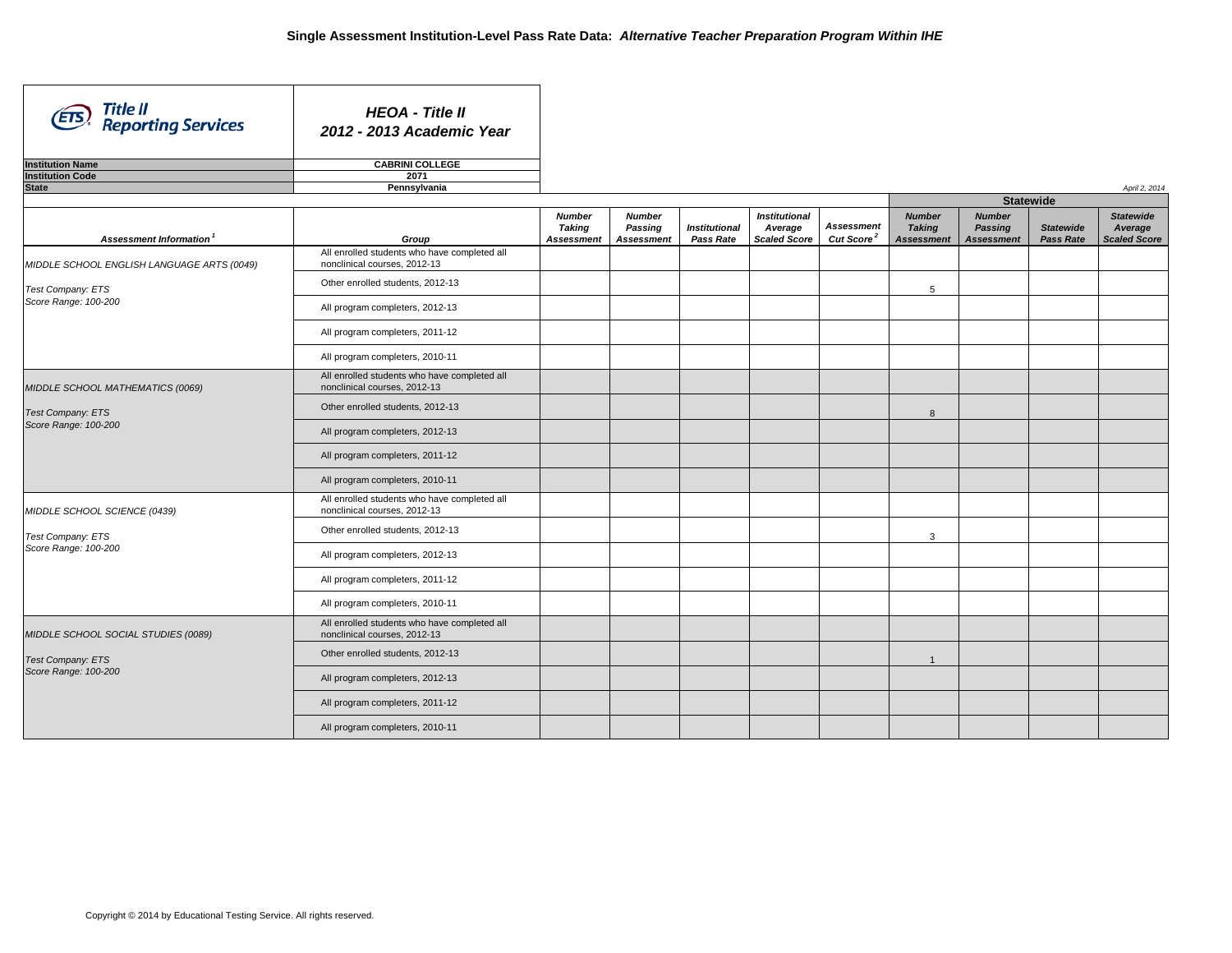| Title II<br>Reporting Services      | <b>HEOA - Title II</b><br>2012 - 2013 Academic Year                          |                                       |                                               |                                          |                                                        |                                      |                                              |                                                      |                                      |                                                    |
|-------------------------------------|------------------------------------------------------------------------------|---------------------------------------|-----------------------------------------------|------------------------------------------|--------------------------------------------------------|--------------------------------------|----------------------------------------------|------------------------------------------------------|--------------------------------------|----------------------------------------------------|
| <b>Institution Name</b>             | <b>CABRINI COLLEGE</b>                                                       |                                       |                                               |                                          |                                                        |                                      |                                              |                                                      |                                      |                                                    |
| <b>Institution Code</b>             | 2071                                                                         |                                       |                                               |                                          |                                                        |                                      |                                              |                                                      |                                      |                                                    |
| <b>State</b>                        | Pennsylvania                                                                 |                                       |                                               |                                          |                                                        |                                      |                                              |                                                      |                                      | April 2, 2014                                      |
|                                     |                                                                              |                                       |                                               |                                          |                                                        |                                      |                                              | <b>Statewide</b>                                     |                                      |                                                    |
| Assessment Information <sup>1</sup> | Group                                                                        | <b>Number</b><br>Taking<br>Assessment | <b>Number</b><br>Passing<br><b>Assessment</b> | <b>Institutional</b><br><b>Pass Rate</b> | <b>Institutional</b><br>Average<br><b>Scaled Score</b> | Assessment<br>Cut Score <sup>2</sup> | <b>Number</b><br><b>Taking</b><br>Assessment | <b>Number</b><br><b>Passing</b><br><b>Assessment</b> | <b>Statewide</b><br><b>Pass Rate</b> | <b>Statewide</b><br>Average<br><b>Scaled Score</b> |
| MUSIC CONTENT KNOWLEDGE (0113)      | All enrolled students who have completed all<br>nonclinical courses, 2012-13 |                                       |                                               |                                          |                                                        |                                      |                                              |                                                      |                                      |                                                    |
| Test Company: ETS                   | Other enrolled students, 2012-13                                             |                                       |                                               |                                          |                                                        |                                      | 6                                            |                                                      |                                      |                                                    |
| Score Range: 100-200                | All program completers, 2012-13                                              |                                       |                                               |                                          |                                                        |                                      | $\overline{1}$                               |                                                      |                                      |                                                    |
|                                     | All program completers, 2011-12                                              |                                       |                                               |                                          |                                                        |                                      |                                              |                                                      |                                      |                                                    |
|                                     | All program completers, 2010-11                                              |                                       |                                               |                                          |                                                        |                                      |                                              |                                                      |                                      |                                                    |
| PHYSICS CONTENT KNOWLEDGE II (0265) | All enrolled students who have completed all<br>nonclinical courses, 2012-13 |                                       |                                               |                                          |                                                        |                                      |                                              |                                                      |                                      |                                                    |
| Test Company: ETS                   | Other enrolled students, 2012-13                                             |                                       |                                               |                                          |                                                        |                                      | $5\phantom{.0}$                              |                                                      |                                      |                                                    |
| Score Range: 100-200                | All program completers, 2012-13                                              |                                       |                                               |                                          |                                                        |                                      | 8                                            |                                                      |                                      |                                                    |
|                                     | All program completers, 2011-12                                              |                                       |                                               |                                          |                                                        |                                      | $\overline{7}$                               |                                                      |                                      |                                                    |
|                                     | All program completers, 2010-11                                              |                                       |                                               |                                          |                                                        |                                      | $\overline{7}$                               |                                                      |                                      |                                                    |
| PRAXIS I MATHEMATICS (0730)         | All enrolled students who have completed all<br>nonclinical courses, 2012-13 |                                       |                                               |                                          |                                                        |                                      | 95                                           | 95                                                   | 100%                                 | 182                                                |
| Test Company: ETS                   | Other enrolled students, 2012-13                                             | $\mathbf{1}$                          |                                               |                                          |                                                        | 173                                  | 150                                          | 144                                                  | 96%                                  | 182                                                |
| Score Range: 150-190                | All program completers, 2012-13                                              | $\overline{4}$                        |                                               |                                          |                                                        | 173                                  | 335                                          | 327                                                  | 98%                                  | 183                                                |
|                                     | All program completers, 2011-12                                              | 6                                     |                                               |                                          |                                                        | 173                                  | 459                                          | 457                                                  | 100%                                 | 183                                                |
|                                     | All program completers, 2010-11                                              | $\overline{4}$                        |                                               |                                          |                                                        | 173                                  | 436                                          | 432                                                  | 99%                                  | 183                                                |
| PRAXIS I READING (0710)             | All enrolled students who have completed all<br>nonclinical courses, 2012-13 |                                       |                                               |                                          |                                                        |                                      | 95                                           | 95                                                   | 100%                                 | 182                                                |
| <b>Test Company: ETS</b>            | Other enrolled students, 2012-13                                             | $\overline{1}$                        |                                               |                                          |                                                        | 172                                  | 149                                          | 145                                                  | 97%                                  | 182                                                |
| Score Range: 150-190                | All program completers, 2012-13                                              | $\overline{4}$                        |                                               |                                          |                                                        | 172                                  | 333                                          | 331                                                  | 99%                                  | 182                                                |
|                                     | All program completers, 2011-12                                              | 6                                     |                                               |                                          |                                                        | 172                                  | 462                                          | 462                                                  | 100%                                 | 183                                                |
|                                     | All program completers, 2010-11                                              | $\overline{4}$                        |                                               |                                          |                                                        | 172                                  | 435                                          | 435                                                  | 100%                                 | 183                                                |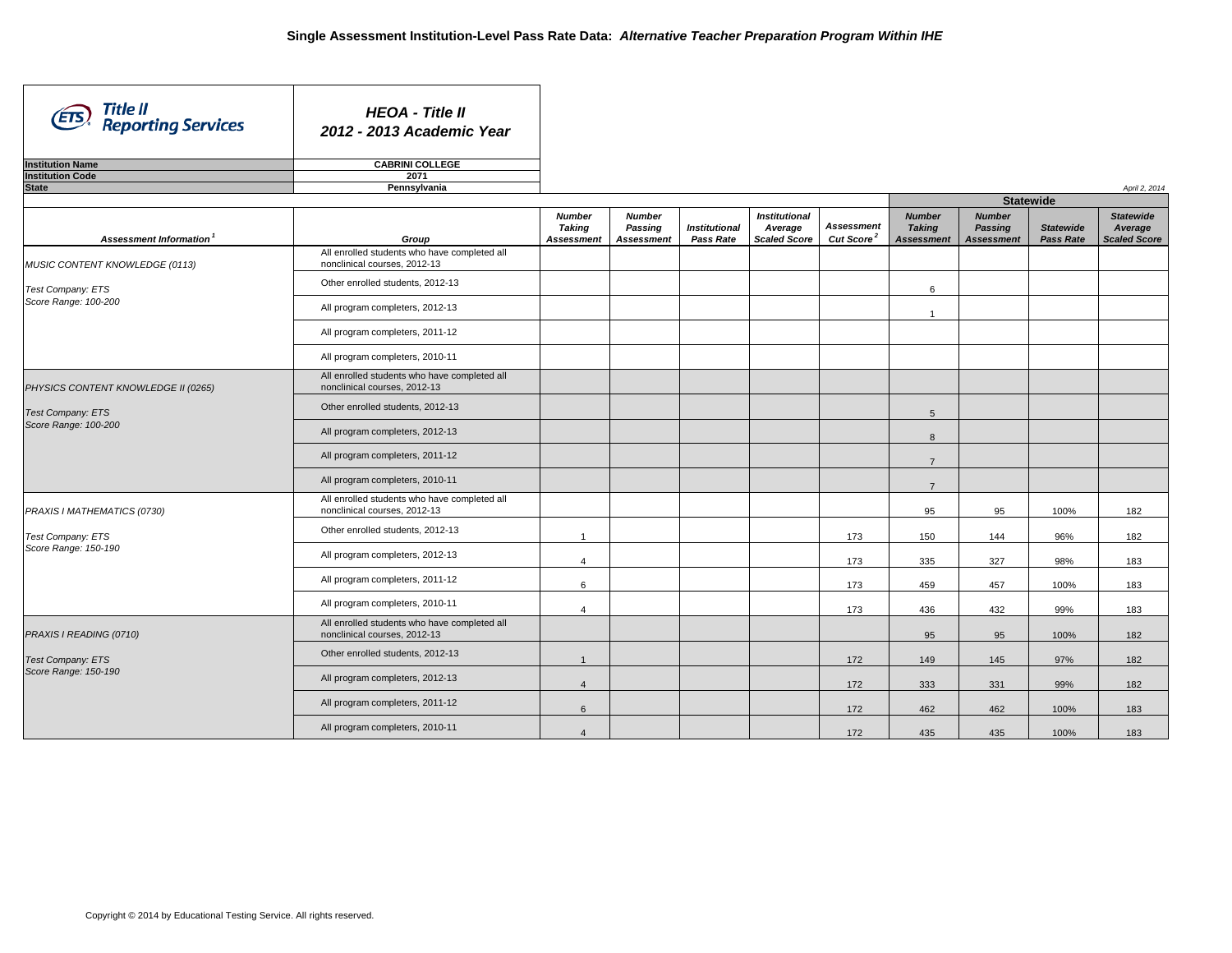| Title II<br>Reporting Services          | <b>HEOA - Title II</b><br>2012 - 2013 Academic Year                          |                                              |                                               |                                   |                                                        |                                             |                                              |                                               |                                      |                                                    |
|-----------------------------------------|------------------------------------------------------------------------------|----------------------------------------------|-----------------------------------------------|-----------------------------------|--------------------------------------------------------|---------------------------------------------|----------------------------------------------|-----------------------------------------------|--------------------------------------|----------------------------------------------------|
| <b>Institution Name</b>                 | <b>CABRINI COLLEGE</b>                                                       |                                              |                                               |                                   |                                                        |                                             |                                              |                                               |                                      |                                                    |
| <b>Institution Code</b>                 | 2071                                                                         |                                              |                                               |                                   |                                                        |                                             |                                              |                                               |                                      |                                                    |
| <b>State</b>                            | Pennsylvania                                                                 |                                              |                                               |                                   |                                                        |                                             |                                              |                                               |                                      | April 2, 2014                                      |
|                                         |                                                                              |                                              |                                               |                                   |                                                        |                                             |                                              | <b>Statewide</b>                              |                                      |                                                    |
| Assessment Information <sup>1</sup>     | Group                                                                        | <b>Number</b><br><b>Taking</b><br>Assessment | <b>Number</b><br>Passing<br><b>Assessment</b> | <b>Institutional</b><br>Pass Rate | <b>Institutional</b><br>Average<br><b>Scaled Score</b> | <b>Assessment</b><br>Cut Score <sup>2</sup> | <b>Number</b><br><b>Taking</b><br>Assessment | <b>Number</b><br>Passing<br><b>Assessment</b> | <b>Statewide</b><br><b>Pass Rate</b> | <b>Statewide</b><br>Average<br><b>Scaled Score</b> |
| PRAXIS I WRITING (0720)                 | All enrolled students who have completed all<br>nonclinical courses, 2012-13 |                                              |                                               |                                   |                                                        |                                             | 95                                           | 95                                            | 100%                                 | 178                                                |
| Test Company: ETS                       | Other enrolled students, 2012-13                                             | $\mathbf{1}$                                 |                                               |                                   |                                                        | 173                                         | 152                                          | 144                                           | 95%                                  | 178                                                |
| Score Range: 150-190                    | All program completers, 2012-13                                              | $\overline{4}$                               |                                               |                                   |                                                        | 173                                         | 334                                          | 329                                           | 99%                                  | 180                                                |
|                                         | All program completers, 2011-12                                              | 6                                            |                                               |                                   |                                                        | 173                                         | 459                                          | 458                                           | 100%                                 | 180                                                |
|                                         | All program completers, 2010-11                                              | $\overline{4}$                               |                                               |                                   |                                                        | 173                                         | 433                                          | 433                                           | 100%                                 | 180                                                |
| READING SPECIALIST (0300)               | All enrolled students who have completed all<br>nonclinical courses, 2012-13 |                                              |                                               |                                   |                                                        |                                             |                                              |                                               |                                      |                                                    |
| Test Company: ETS                       | Other enrolled students, 2012-13                                             |                                              |                                               |                                   |                                                        |                                             |                                              |                                               |                                      |                                                    |
| Score Range: 250-990                    | All program completers, 2012-13                                              |                                              |                                               |                                   |                                                        |                                             |                                              |                                               |                                      |                                                    |
|                                         | All program completers, 2011-12                                              |                                              |                                               |                                   |                                                        |                                             | $\overline{1}$                               |                                               |                                      |                                                    |
|                                         | All program completers, 2010-11                                              |                                              |                                               |                                   |                                                        |                                             |                                              |                                               |                                      |                                                    |
| SE CORE KNOWLEDGE & APPLICATIONS (0354) | All enrolled students who have completed all<br>nonclinical courses, 2012-13 |                                              |                                               |                                   |                                                        |                                             | $\mathbf{1}$                                 |                                               |                                      |                                                    |
| Test Company: ETS                       | Other enrolled students, 2012-13                                             |                                              |                                               |                                   |                                                        |                                             | 14                                           | 14                                            | 100%                                 | 170                                                |
| Score Range: 100-200                    | All program completers, 2012-13                                              |                                              |                                               |                                   |                                                        |                                             | 59                                           | 59                                            | 100%                                 | 174                                                |
|                                         | All program completers, 2011-12                                              |                                              |                                               |                                   |                                                        |                                             | 27                                           | 27                                            | 100%                                 | 177                                                |
|                                         | All program completers, 2010-11                                              |                                              |                                               |                                   |                                                        |                                             | $\overline{7}$                               |                                               |                                      |                                                    |
| SOCIAL STUDIES CONTENT KNOWLEDGE (0081) | All enrolled students who have completed all<br>nonclinical courses, 2012-13 | $\overline{1}$                               |                                               |                                   |                                                        | 157                                         | 31                                           | 29                                            | 94%                                  | 172                                                |
| <b>Test Company: ETS</b>                | Other enrolled students, 2012-13                                             |                                              |                                               |                                   |                                                        |                                             | $9\,$                                        |                                               |                                      |                                                    |
| Score Range: 100-200                    | All program completers, 2012-13                                              | $\overline{1}$                               |                                               |                                   |                                                        | 157                                         | 44                                           | 42                                            | 95%                                  | 174                                                |
|                                         | All program completers, 2011-12                                              |                                              |                                               |                                   |                                                        |                                             | 66                                           | 65                                            | 98%                                  | 174                                                |
|                                         | All program completers, 2010-11                                              |                                              |                                               |                                   |                                                        |                                             | 54                                           | 54                                            | 100%                                 | 176                                                |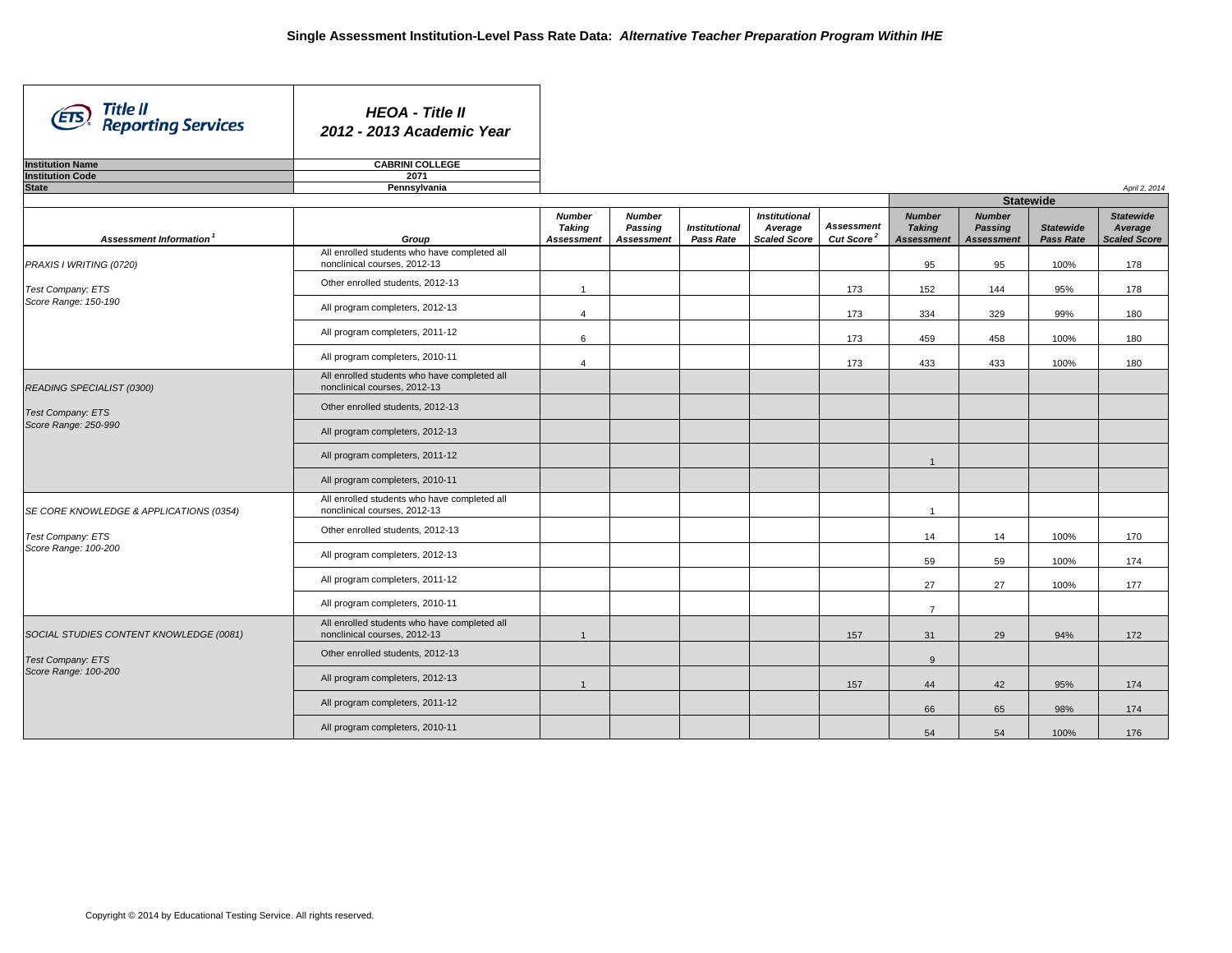| Title II<br>Reporting Services           | <b>HEOA - Title II</b><br>2012 - 2013 Academic Year                          |                                                     |                                               |                                   |                                                        |                                             |                                                     |                                                      |                               |                                                    |
|------------------------------------------|------------------------------------------------------------------------------|-----------------------------------------------------|-----------------------------------------------|-----------------------------------|--------------------------------------------------------|---------------------------------------------|-----------------------------------------------------|------------------------------------------------------|-------------------------------|----------------------------------------------------|
| <b>Institution Name</b>                  | <b>CABRINI COLLEGE</b>                                                       |                                                     |                                               |                                   |                                                        |                                             |                                                     |                                                      |                               |                                                    |
| <b>Institution Code</b>                  | 2071                                                                         |                                                     |                                               |                                   |                                                        |                                             |                                                     |                                                      |                               |                                                    |
| <b>State</b>                             | Pennsylvania                                                                 |                                                     |                                               |                                   |                                                        |                                             |                                                     |                                                      |                               | April 2, 2014                                      |
|                                          |                                                                              |                                                     |                                               |                                   |                                                        |                                             |                                                     |                                                      | <b>Statewide</b>              |                                                    |
| Assessment Information <sup>1</sup>      | Group                                                                        | <b>Number</b><br><b>Taking</b><br><b>Assessment</b> | <b>Number</b><br>Passing<br><b>Assessment</b> | <b>Institutional</b><br>Pass Rate | <b>Institutional</b><br>Average<br><b>Scaled Score</b> | <b>Assessment</b><br>Cut Score <sup>2</sup> | <b>Number</b><br><b>Taking</b><br><b>Assessment</b> | <b>Number</b><br><b>Passing</b><br><b>Assessment</b> | <b>Statewide</b><br>Pass Rate | <b>Statewide</b><br>Average<br><b>Scaled Score</b> |
| SPANISH CONTENT KNOWLEDGE (0191)         | All enrolled students who have completed all<br>nonclinical courses, 2012-13 |                                                     |                                               |                                   |                                                        |                                             | $\overline{1}$                                      |                                                      |                               |                                                    |
| Test Company: ETS                        | Other enrolled students, 2012-13                                             |                                                     |                                               |                                   |                                                        |                                             | $\overline{1}$                                      |                                                      |                               |                                                    |
| Score Range: 100-200                     | All program completers, 2012-13                                              |                                                     |                                               |                                   |                                                        |                                             | $\overline{1}$                                      |                                                      |                               |                                                    |
|                                          | All program completers, 2011-12                                              |                                                     |                                               |                                   |                                                        |                                             | 11                                                  | 11                                                   | 100%                          | 180                                                |
|                                          | All program completers, 2010-11                                              |                                                     |                                               |                                   |                                                        |                                             | 10                                                  | 10                                                   | 100%                          | 181                                                |
| SPANISH WORLD LANGUAGE (CD) (5195)       | All enrolled students who have completed all<br>nonclinical courses, 2012-13 |                                                     |                                               |                                   |                                                        |                                             |                                                     |                                                      |                               |                                                    |
| Test Company: ETS                        | Other enrolled students, 2012-13                                             |                                                     |                                               |                                   |                                                        |                                             | $\overline{1}$                                      |                                                      |                               |                                                    |
| Score Range: 100-200                     | All program completers, 2012-13                                              |                                                     |                                               |                                   |                                                        |                                             | 12                                                  | 12                                                   | 100%                          | 181                                                |
|                                          | All program completers, 2011-12                                              |                                                     |                                               |                                   |                                                        |                                             | 2                                                   |                                                      |                               |                                                    |
|                                          | All program completers, 2010-11                                              |                                                     |                                               |                                   |                                                        |                                             |                                                     |                                                      |                               |                                                    |
| SPEECH LANGUAGE PATHOLOGY (0330)         | All enrolled students who have completed all<br>nonclinical courses, 2012-13 |                                                     |                                               |                                   |                                                        |                                             |                                                     |                                                      |                               |                                                    |
| Test Company: ETS                        | Other enrolled students, 2012-13                                             |                                                     |                                               |                                   |                                                        |                                             | 17                                                  | 17                                                   | 100%                          | 711                                                |
| Score Range: 250-990                     | All program completers, 2012-13                                              |                                                     |                                               |                                   |                                                        |                                             |                                                     |                                                      |                               |                                                    |
|                                          | All program completers, 2011-12                                              |                                                     |                                               |                                   |                                                        |                                             |                                                     |                                                      |                               |                                                    |
|                                          | All program completers, 2010-11                                              |                                                     |                                               |                                   |                                                        |                                             |                                                     |                                                      |                               |                                                    |
| TCHG SPEECH TO STUDENTS WLANG IMP (0880) | All enrolled students who have completed all<br>nonclinical courses, 2012-13 |                                                     |                                               |                                   |                                                        |                                             |                                                     |                                                      |                               |                                                    |
| Test Company: ETS                        | Other enrolled students, 2012-13                                             |                                                     |                                               |                                   |                                                        |                                             | $\overline{4}$                                      |                                                      |                               |                                                    |
| Score Range: 250-990                     | All program completers, 2012-13                                              |                                                     |                                               |                                   |                                                        |                                             |                                                     |                                                      |                               |                                                    |
|                                          | All program completers, 2011-12                                              |                                                     |                                               |                                   |                                                        |                                             |                                                     |                                                      |                               |                                                    |
|                                          | All program completers, 2010-11                                              |                                                     |                                               |                                   |                                                        |                                             | $\overline{1}$                                      |                                                      |                               |                                                    |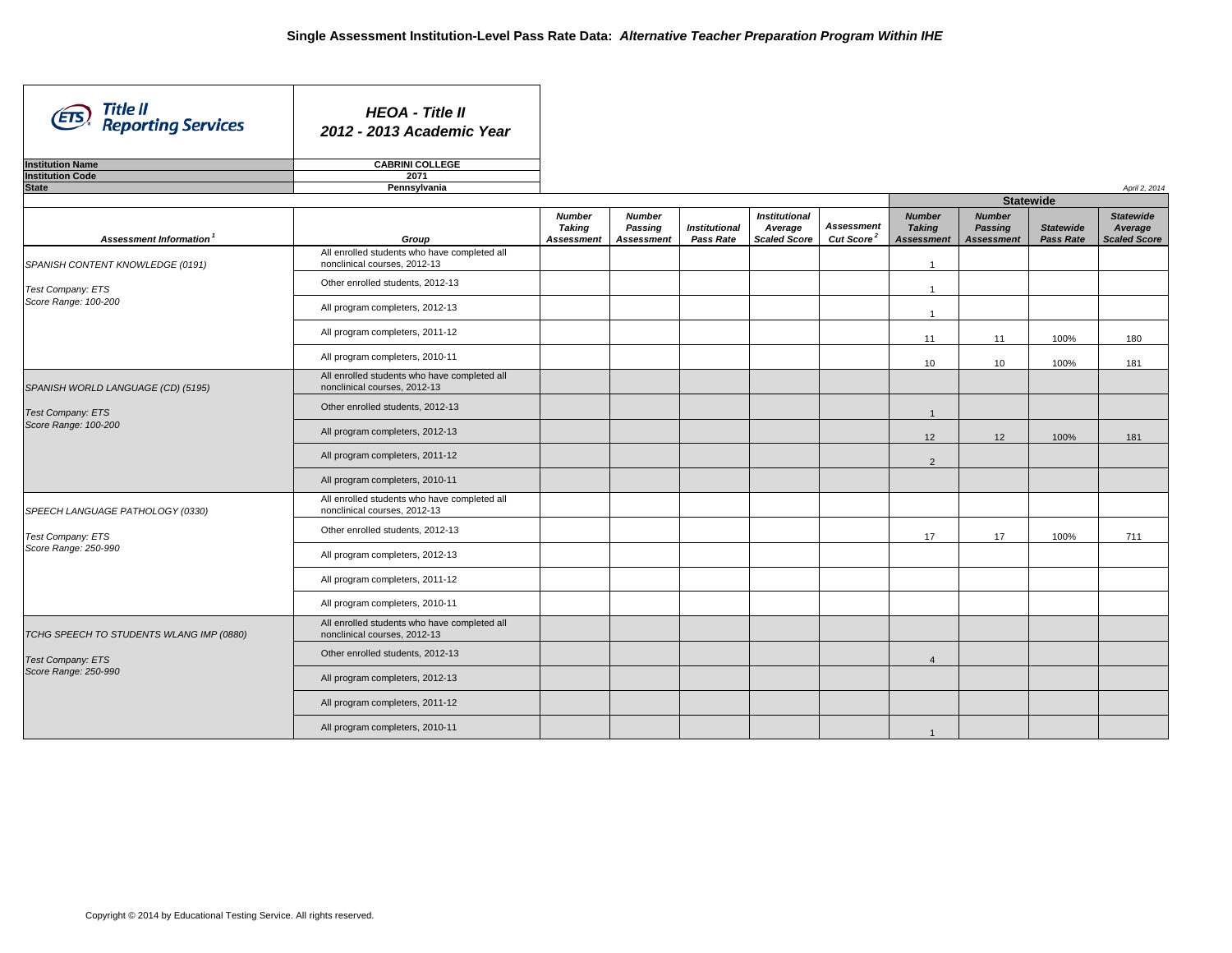| Title II<br>Reporting Services                      | <b>HEOA - Title II</b><br>2012 - 2013 Academic Year                             |                                                     |                                               |                                   |                                                        |                                             |                                                     |                                                      |                               |                                                    |
|-----------------------------------------------------|---------------------------------------------------------------------------------|-----------------------------------------------------|-----------------------------------------------|-----------------------------------|--------------------------------------------------------|---------------------------------------------|-----------------------------------------------------|------------------------------------------------------|-------------------------------|----------------------------------------------------|
| <b>Institution Name</b>                             | <b>CABRINI COLLEGE</b>                                                          |                                                     |                                               |                                   |                                                        |                                             |                                                     |                                                      |                               |                                                    |
| <b>Institution Code</b>                             | 2071                                                                            |                                                     |                                               |                                   |                                                        |                                             |                                                     |                                                      |                               |                                                    |
| <b>State</b>                                        | Pennsylvania                                                                    |                                                     |                                               |                                   |                                                        |                                             |                                                     |                                                      |                               | April 2, 2014                                      |
|                                                     |                                                                                 |                                                     |                                               |                                   |                                                        |                                             |                                                     |                                                      | <b>Statewide</b>              |                                                    |
| Assessment Information <sup>1</sup>                 | Group                                                                           | <b>Number</b><br><b>Taking</b><br><b>Assessment</b> | <b>Number</b><br>Passing<br><b>Assessment</b> | <b>Institutional</b><br>Pass Rate | <b>Institutional</b><br>Average<br><b>Scaled Score</b> | <b>Assessment</b><br>Cut Score <sup>2</sup> | <b>Number</b><br><b>Taking</b><br><b>Assessment</b> | <b>Number</b><br><b>Passing</b><br><b>Assessment</b> | <b>Statewide</b><br>Pass Rate | <b>Statewide</b><br>Average<br><b>Scaled Score</b> |
| PAPA - MODULE 1 READING (ESP0001)                   | All enrolled students who have completed all<br>nonclinical courses, 2012-13    |                                                     |                                               |                                   |                                                        |                                             |                                                     |                                                      |                               |                                                    |
| Test Company: E.S. Pearson*                         | Other enrolled students, 2012-13                                                |                                                     |                                               |                                   |                                                        |                                             |                                                     |                                                      |                               |                                                    |
| Score Range: 100-300                                | All program completers, 2012-13                                                 |                                                     |                                               |                                   |                                                        |                                             | $\overline{1}$                                      |                                                      |                               |                                                    |
|                                                     | All program completers, 2011-12                                                 |                                                     |                                               |                                   |                                                        |                                             |                                                     |                                                      |                               |                                                    |
|                                                     | All program completers, 2010-11<br>All enrolled students who have completed all |                                                     |                                               |                                   |                                                        |                                             |                                                     |                                                      |                               |                                                    |
| PAPA - MODULE 2 MATH (ESP0002)                      | nonclinical courses, 2012-13                                                    |                                                     |                                               |                                   |                                                        |                                             |                                                     |                                                      |                               |                                                    |
| Test Company: E.S. Pearson*<br>Score Range: 100-300 | Other enrolled students, 2012-13                                                |                                                     |                                               |                                   |                                                        |                                             |                                                     |                                                      |                               |                                                    |
|                                                     | All program completers, 2012-13                                                 |                                                     |                                               |                                   |                                                        |                                             |                                                     |                                                      |                               |                                                    |
|                                                     | All program completers, 2011-12                                                 |                                                     |                                               |                                   |                                                        |                                             |                                                     |                                                      |                               |                                                    |
|                                                     | All program completers, 2010-11                                                 |                                                     |                                               |                                   |                                                        |                                             |                                                     |                                                      |                               |                                                    |
| PAPA - MODULE 3 WRITING (ESP0003)                   | All enrolled students who have completed all<br>nonclinical courses, 2012-13    |                                                     |                                               |                                   |                                                        |                                             |                                                     |                                                      |                               |                                                    |
| Test Company: E.S. Pearson*                         | Other enrolled students, 2012-13                                                |                                                     |                                               |                                   |                                                        |                                             |                                                     |                                                      |                               |                                                    |
| Score Range: 100-300                                | All program completers, 2012-13                                                 |                                                     |                                               |                                   |                                                        |                                             | $\overline{1}$                                      |                                                      |                               |                                                    |
|                                                     | All program completers, 2011-12                                                 |                                                     |                                               |                                   |                                                        |                                             |                                                     |                                                      |                               |                                                    |
|                                                     | All program completers, 2010-11                                                 |                                                     |                                               |                                   |                                                        |                                             |                                                     |                                                      |                               |                                                    |
| PECT PREK-4 - MODULE 1 (ESP0006)                    | All enrolled students who have completed all<br>nonclinical courses, 2012-13    |                                                     |                                               |                                   |                                                        |                                             | $5\overline{5}$                                     |                                                      |                               |                                                    |
| Test Company: E.S. Pearson*                         | Other enrolled students, 2012-13                                                |                                                     |                                               |                                   |                                                        |                                             | $\overline{4}$                                      |                                                      |                               |                                                    |
| Score Range: 100-300                                | All program completers, 2012-13                                                 |                                                     |                                               |                                   |                                                        |                                             | $\overline{1}$                                      |                                                      |                               |                                                    |
|                                                     | All program completers, 2011-12                                                 |                                                     |                                               |                                   |                                                        |                                             |                                                     |                                                      |                               |                                                    |
|                                                     | All program completers, 2010-11                                                 |                                                     |                                               |                                   |                                                        |                                             |                                                     |                                                      |                               |                                                    |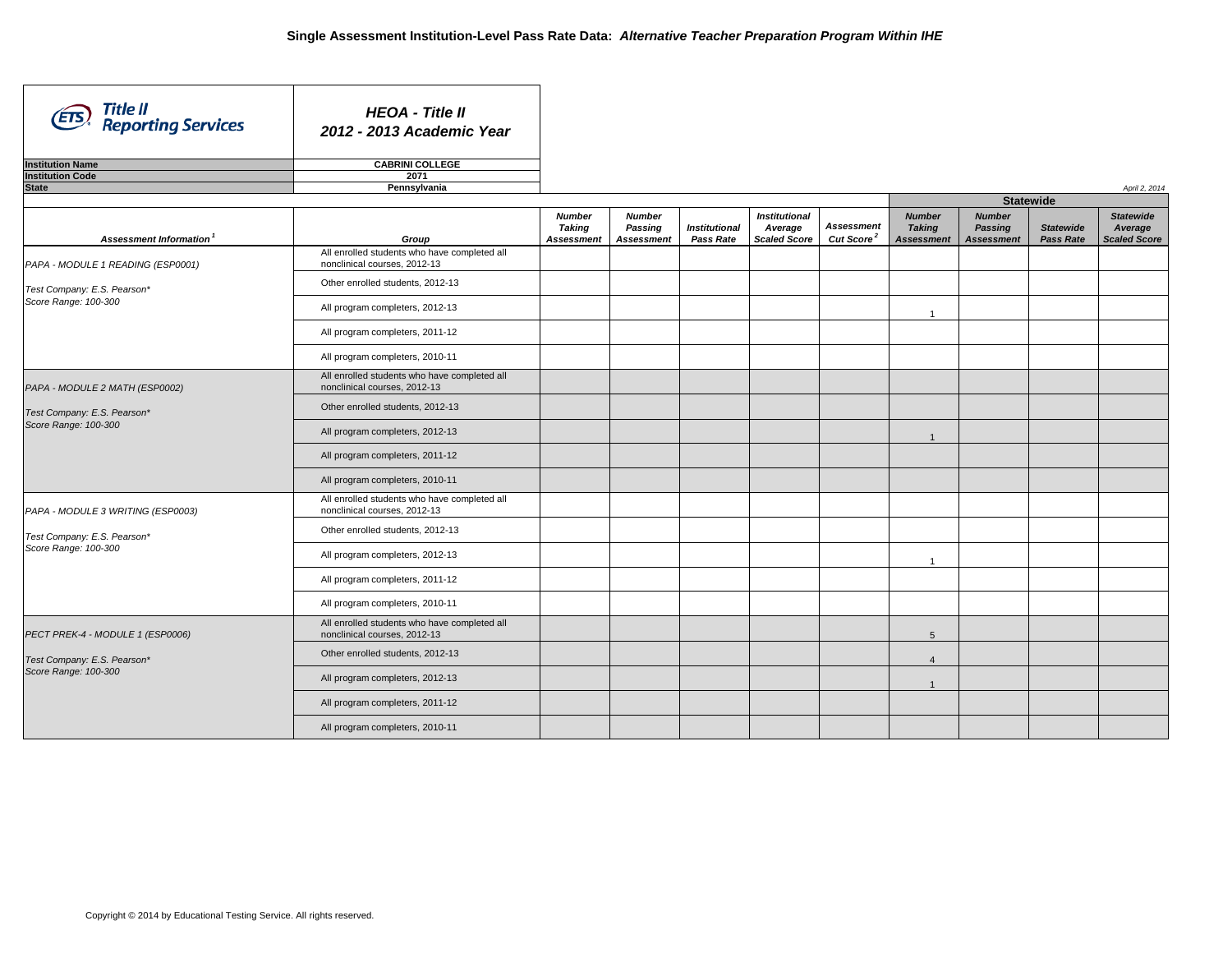| Title II<br>Reporting Services                                                                | <b>HEOA - Title II</b><br>2012 - 2013 Academic Year                          |                                |                          |                      |                                 |                                             |                                |                                 |                  |                             |  |
|-----------------------------------------------------------------------------------------------|------------------------------------------------------------------------------|--------------------------------|--------------------------|----------------------|---------------------------------|---------------------------------------------|--------------------------------|---------------------------------|------------------|-----------------------------|--|
| <b>Institution Name</b>                                                                       | <b>CABRINI COLLEGE</b>                                                       |                                |                          |                      |                                 |                                             |                                |                                 |                  |                             |  |
| <b>Institution Code</b>                                                                       | 2071                                                                         |                                |                          |                      |                                 |                                             |                                |                                 |                  |                             |  |
| <b>State</b>                                                                                  | Pennsylvania                                                                 |                                |                          |                      |                                 |                                             |                                |                                 |                  | April 2, 2014               |  |
|                                                                                               |                                                                              |                                |                          |                      |                                 |                                             | <b>Statewide</b>               |                                 |                  |                             |  |
| Assessment Information <sup>1</sup>                                                           |                                                                              | <b>Number</b><br><b>Taking</b> | <b>Number</b><br>Passing | <b>Institutional</b> | <b>Institutional</b><br>Average | <b>Assessment</b><br>Cut Score <sup>2</sup> | <b>Number</b><br><b>Taking</b> | <b>Number</b><br><b>Passing</b> | <b>Statewide</b> | <b>Statewide</b><br>Average |  |
|                                                                                               | Group                                                                        | Assessment                     | <b>Assessment</b>        | <b>Pass Rate</b>     | <b>Scaled Score</b>             |                                             | <b>Assessment</b>              | <b>Assessment</b>               | <b>Pass Rate</b> | <b>Scaled Score</b>         |  |
| PECT PREK-4 - MODULE 2 (ESP0007)                                                              | All enrolled students who have completed all<br>nonclinical courses, 2012-13 |                                |                          |                      |                                 |                                             | 5                              |                                 |                  |                             |  |
| Test Company: E.S. Pearson*                                                                   | Other enrolled students, 2012-13                                             |                                |                          |                      |                                 |                                             | $\mathbf{3}$                   |                                 |                  |                             |  |
| Score Range: 100-300                                                                          | All program completers, 2012-13                                              |                                |                          |                      |                                 |                                             | $\overline{1}$                 |                                 |                  |                             |  |
|                                                                                               | All program completers, 2011-12                                              |                                |                          |                      |                                 |                                             |                                |                                 |                  |                             |  |
|                                                                                               | All program completers, 2010-11                                              |                                |                          |                      |                                 |                                             |                                |                                 |                  |                             |  |
| PECT PREK-4 - MODULE 3 (ESP0008)<br>Test Company: E.S. Pearson*<br>Score Range: 100-300       | All enrolled students who have completed all<br>nonclinical courses, 2012-13 |                                |                          |                      |                                 |                                             | 5                              |                                 |                  |                             |  |
|                                                                                               | Other enrolled students, 2012-13                                             |                                |                          |                      |                                 |                                             | $\mathbf{3}$                   |                                 |                  |                             |  |
|                                                                                               | All program completers, 2012-13                                              |                                |                          |                      |                                 |                                             | $\overline{1}$                 |                                 |                  |                             |  |
|                                                                                               | All program completers, 2011-12                                              |                                |                          |                      |                                 |                                             |                                |                                 |                  |                             |  |
|                                                                                               | All program completers, 2010-11                                              |                                |                          |                      |                                 |                                             |                                |                                 |                  |                             |  |
| PECT SPEC ED 7-12 - MODULE 1 (ESP0015)<br>Test Company: E.S. Pearson*<br>Score Range: 100-300 | All enrolled students who have completed all<br>nonclinical courses, 2012-13 |                                |                          |                      |                                 |                                             |                                |                                 |                  |                             |  |
|                                                                                               | Other enrolled students, 2012-13                                             |                                |                          |                      |                                 |                                             | $\mathbf{1}$                   |                                 |                  |                             |  |
|                                                                                               | All program completers, 2012-13                                              |                                |                          |                      |                                 |                                             |                                |                                 |                  |                             |  |
|                                                                                               | All program completers, 2011-12                                              |                                |                          |                      |                                 |                                             |                                |                                 |                  |                             |  |
|                                                                                               | All program completers, 2010-11                                              |                                |                          |                      |                                 |                                             |                                |                                 |                  |                             |  |
| PECT SPEC ED 7-12 - MODULE 2 (ESP0016)<br>Test Company: E.S. Pearson*<br>Score Range: 100-300 | All enrolled students who have completed all<br>nonclinical courses, 2012-13 |                                |                          |                      |                                 |                                             |                                |                                 |                  |                             |  |
|                                                                                               | Other enrolled students, 2012-13                                             |                                |                          |                      |                                 |                                             | $\overline{1}$                 |                                 |                  |                             |  |
|                                                                                               | All program completers, 2012-13                                              |                                |                          |                      |                                 |                                             |                                |                                 |                  |                             |  |
|                                                                                               | All program completers, 2011-12                                              |                                |                          |                      |                                 |                                             |                                |                                 |                  |                             |  |
|                                                                                               | All program completers, 2010-11                                              |                                |                          |                      |                                 |                                             |                                |                                 |                  |                             |  |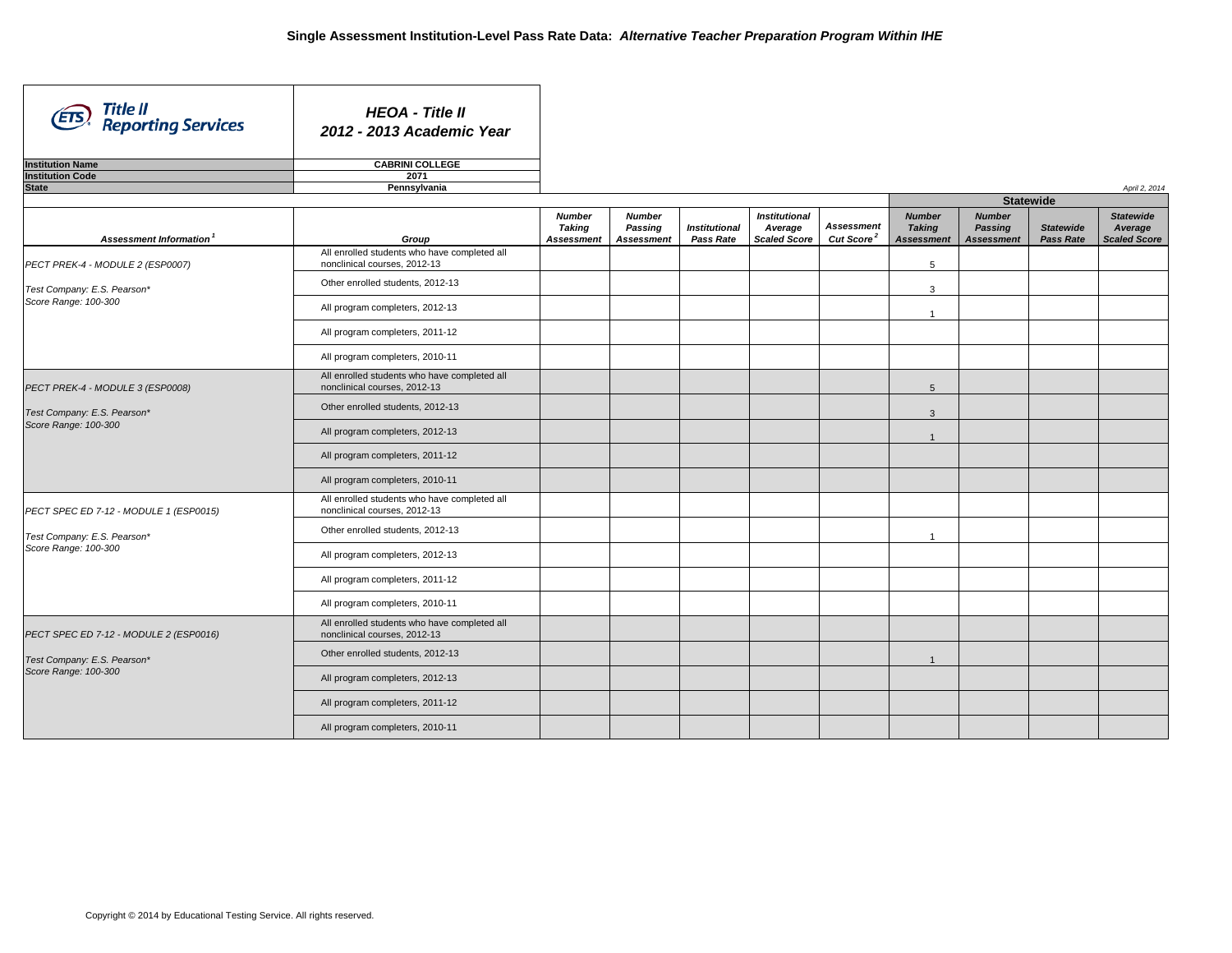| Title II<br>Reporting Services                                     | <b>HEOA - Title II</b><br>2012 - 2013 Academic Year                          |                                       |                                               |                                          |                                                        |                                             |                                                     |                                                      |                                      |                                                    |  |
|--------------------------------------------------------------------|------------------------------------------------------------------------------|---------------------------------------|-----------------------------------------------|------------------------------------------|--------------------------------------------------------|---------------------------------------------|-----------------------------------------------------|------------------------------------------------------|--------------------------------------|----------------------------------------------------|--|
| <b>Institution Name</b>                                            | <b>CABRINI COLLEGE</b>                                                       |                                       |                                               |                                          |                                                        |                                             |                                                     |                                                      |                                      |                                                    |  |
| <b>Institution Code</b>                                            | 2071                                                                         |                                       |                                               |                                          |                                                        |                                             |                                                     |                                                      |                                      |                                                    |  |
| <b>State</b>                                                       | Pennsylvania                                                                 |                                       |                                               |                                          |                                                        |                                             |                                                     |                                                      |                                      | April 2, 2014                                      |  |
|                                                                    |                                                                              |                                       |                                               |                                          |                                                        |                                             | <b>Statewide</b>                                    |                                                      |                                      |                                                    |  |
| Assessment Information <sup>1</sup>                                | Group                                                                        | <b>Number</b><br>Taking<br>Assessment | <b>Number</b><br>Passing<br><b>Assessment</b> | <b>Institutional</b><br><b>Pass Rate</b> | <b>Institutional</b><br>Average<br><b>Scaled Score</b> | <b>Assessment</b><br>Cut Score <sup>2</sup> | <b>Number</b><br><b>Taking</b><br><b>Assessment</b> | <b>Number</b><br><b>Passing</b><br><b>Assessment</b> | <b>Statewide</b><br><b>Pass Rate</b> | <b>Statewide</b><br>Average<br><b>Scaled Score</b> |  |
| OPI FRENCH (ACT1006)                                               | All enrolled students who have completed all<br>nonclinical courses, 2012-13 |                                       |                                               |                                          |                                                        |                                             |                                                     |                                                      |                                      |                                                    |  |
| Test Company: ACTFL*                                               | Other enrolled students, 2012-13                                             |                                       |                                               |                                          |                                                        |                                             |                                                     |                                                      |                                      |                                                    |  |
| Score Range: 1-10                                                  | All program completers, 2012-13                                              |                                       |                                               |                                          |                                                        |                                             |                                                     |                                                      |                                      |                                                    |  |
|                                                                    | All program completers, 2011-12                                              |                                       |                                               |                                          |                                                        |                                             |                                                     |                                                      |                                      |                                                    |  |
|                                                                    | All program completers, 2010-11                                              |                                       |                                               |                                          |                                                        |                                             | $\overline{2}$                                      |                                                      |                                      |                                                    |  |
| OPI SPANISH (ACT1018)<br>Test Company: ACTFL*<br>Score Range: 1-10 | All enrolled students who have completed all<br>nonclinical courses, 2012-13 |                                       |                                               |                                          |                                                        |                                             |                                                     |                                                      |                                      |                                                    |  |
|                                                                    | Other enrolled students, 2012-13                                             |                                       |                                               |                                          |                                                        |                                             |                                                     |                                                      |                                      |                                                    |  |
|                                                                    | All program completers, 2012-13                                              |                                       |                                               |                                          |                                                        |                                             |                                                     |                                                      |                                      |                                                    |  |
|                                                                    | All program completers, 2011-12                                              |                                       |                                               |                                          |                                                        |                                             |                                                     |                                                      |                                      |                                                    |  |
|                                                                    | All program completers, 2010-11                                              |                                       |                                               |                                          |                                                        |                                             | $\overline{1}$                                      |                                                      |                                      |                                                    |  |
| OPIC FRENCH (ACT3003)<br>Test Company: ACTFL*<br>Score Range: 1-10 | All enrolled students who have completed all<br>nonclinical courses, 2012-13 |                                       |                                               |                                          |                                                        |                                             |                                                     |                                                      |                                      |                                                    |  |
|                                                                    | Other enrolled students, 2012-13                                             |                                       |                                               |                                          |                                                        |                                             |                                                     |                                                      |                                      |                                                    |  |
|                                                                    | All program completers, 2012-13                                              |                                       |                                               |                                          |                                                        |                                             |                                                     |                                                      |                                      |                                                    |  |
|                                                                    | All program completers, 2011-12                                              |                                       |                                               |                                          |                                                        |                                             |                                                     |                                                      |                                      |                                                    |  |
|                                                                    | All program completers, 2010-11                                              |                                       |                                               |                                          |                                                        |                                             | $\overline{1}$                                      |                                                      |                                      |                                                    |  |
| WPT FRENCH (ACT2005)<br>Test Company: ACTFL*<br>Score Range: 1-10  | All enrolled students who have completed all<br>nonclinical courses, 2012-13 |                                       |                                               |                                          |                                                        |                                             |                                                     |                                                      |                                      |                                                    |  |
|                                                                    | Other enrolled students, 2012-13                                             |                                       |                                               |                                          |                                                        |                                             |                                                     |                                                      |                                      |                                                    |  |
|                                                                    | All program completers, 2012-13                                              |                                       |                                               |                                          |                                                        |                                             |                                                     |                                                      |                                      |                                                    |  |
|                                                                    | All program completers, 2011-12                                              |                                       |                                               |                                          |                                                        |                                             |                                                     |                                                      |                                      |                                                    |  |
|                                                                    | All program completers, 2010-11                                              |                                       |                                               |                                          |                                                        |                                             | 3                                                   |                                                      |                                      |                                                    |  |